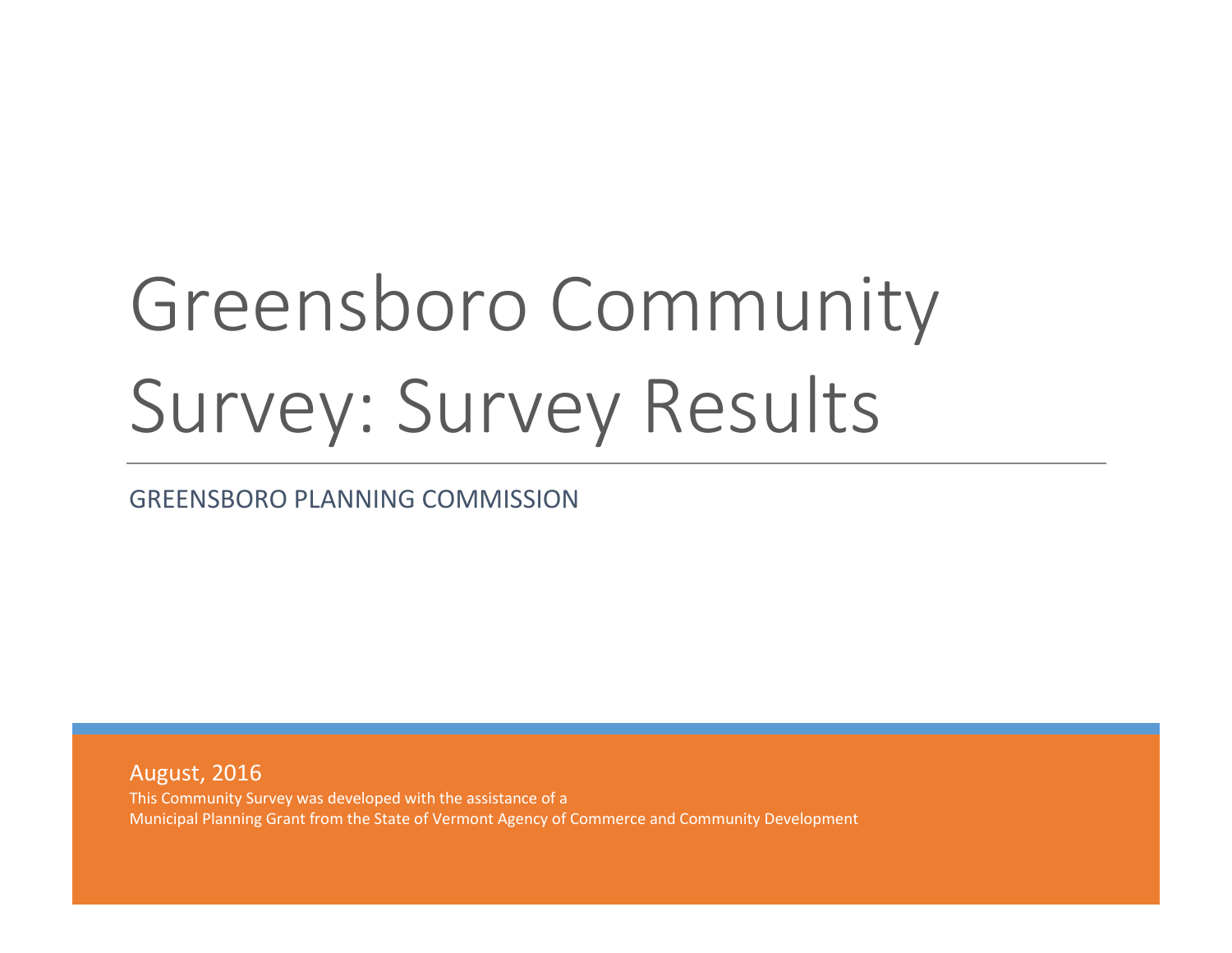# **About You and Your Household**

#### **1. What is your residency status?**

(Responded: 378; Skipped: 3)



## **2. If you are a PART-TIME resident, do you anticipate becoming a full-time Greensboro resident in the next ten years?**

(Responded: 230; Skipped: 1)



Comment: Open-ended comments suggest that "Yes" was defined liberally by respondents. Two "Yes" respondents, for example, indicated a specific timeframe for becoming full-time. Four "Yesses" were more aspirational, qualifying their answers with "maybe" or similar responses. Two respondents conditioned their responses on availability of internet/electricity.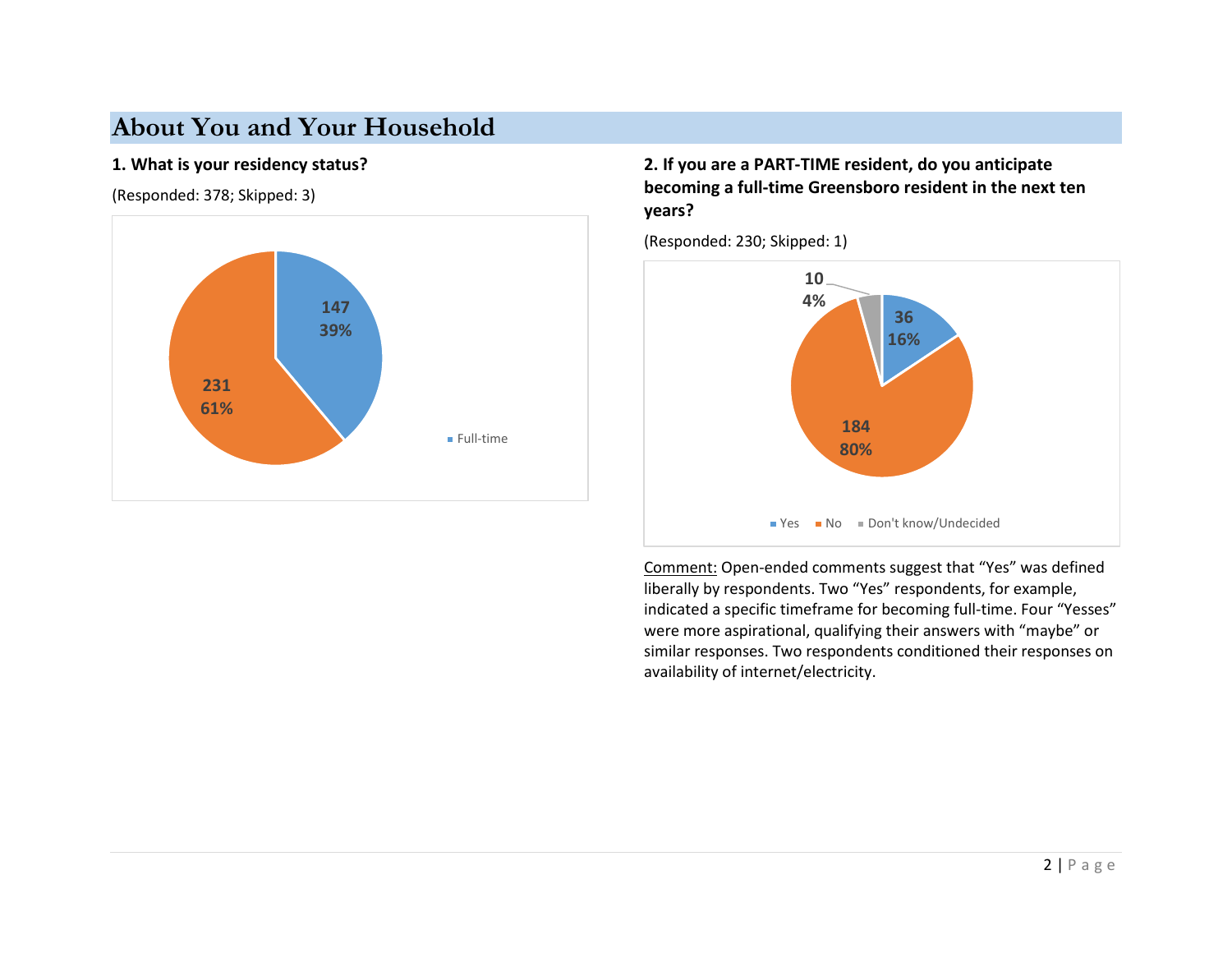**3. If you are a PART-TIME resident, do other people stay in your Greensboro home at other times throughout the year?**

(Responded: 225; Skipped: 6)



Comment: Respondents were asked to explain their answers, but not all did. Among those who did explain, 26 respondents who said YES, indicated that only family and/or guests stayed with them throughout the year. Nine of the YES respondents indicated that they rented out to others, and another 9 YES respondents were unclear. One YES respondent was a renter.

#### **4. Do you rent or own your Greensboro home? (Part-time respondents only)**

(Responded: 228; Skipped: 3)



Comment: Among "other" respondents: 9 indicated that they stayed on property owned by other family members; 3 indicated that they held shared ownership of property; 3 indicated that they only held land in Greensboro; 1 was an on-site property agent, and 1 owned one property while renting another.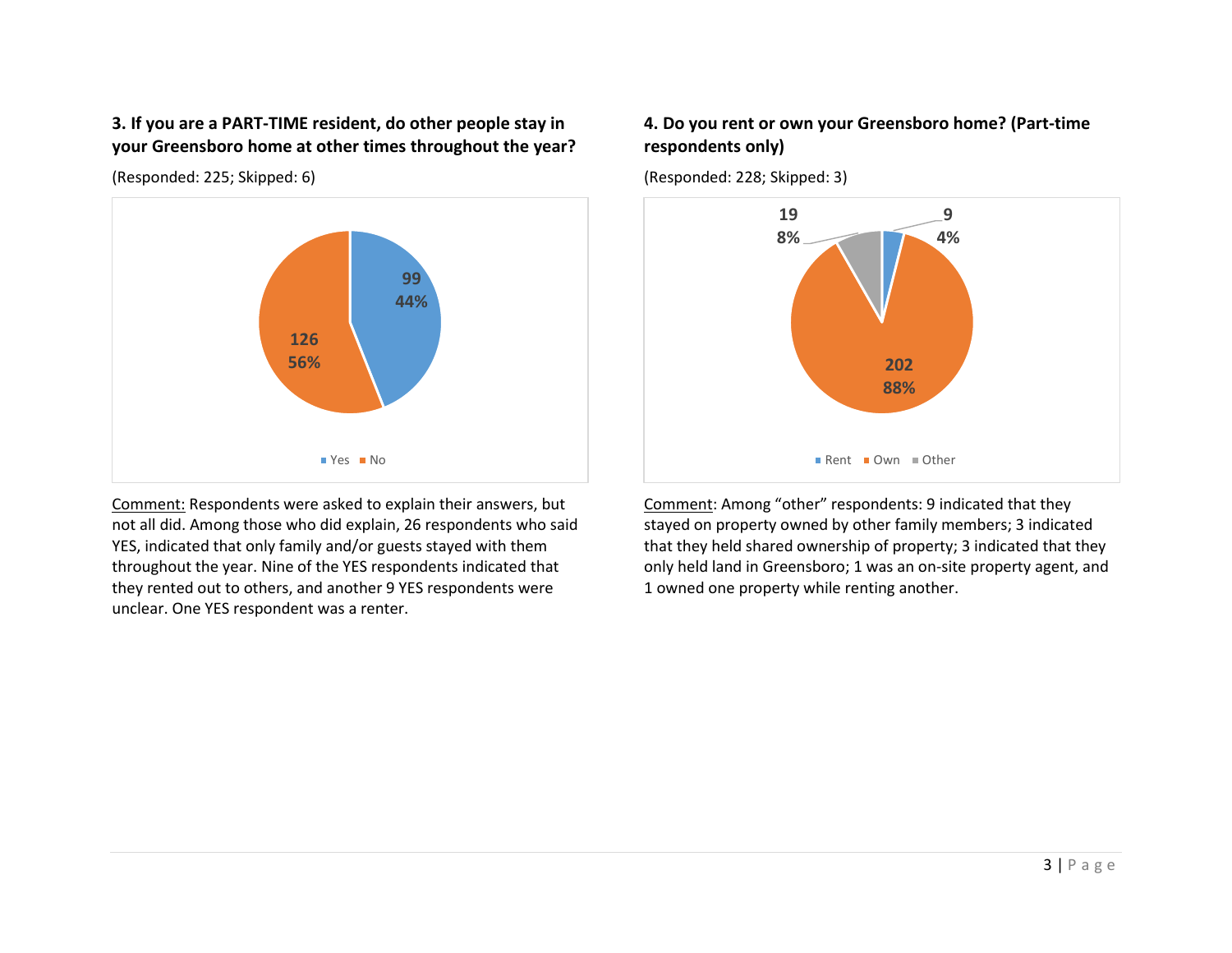#### **4. Do you rent or own your Greensboro home? (Full-time respondents only)**

(Responded: 146; Skipped: 1)



Comment: Among the "other": 2 indicated that they lived in a nursing home, and 2 lived with family.

## **5. Where is your Greensboro residence? (Broken out by residency status)**

(Full time residents who responded: 145, Skipped: 2; Part-time residents who responded: 228, Skipped: 3)

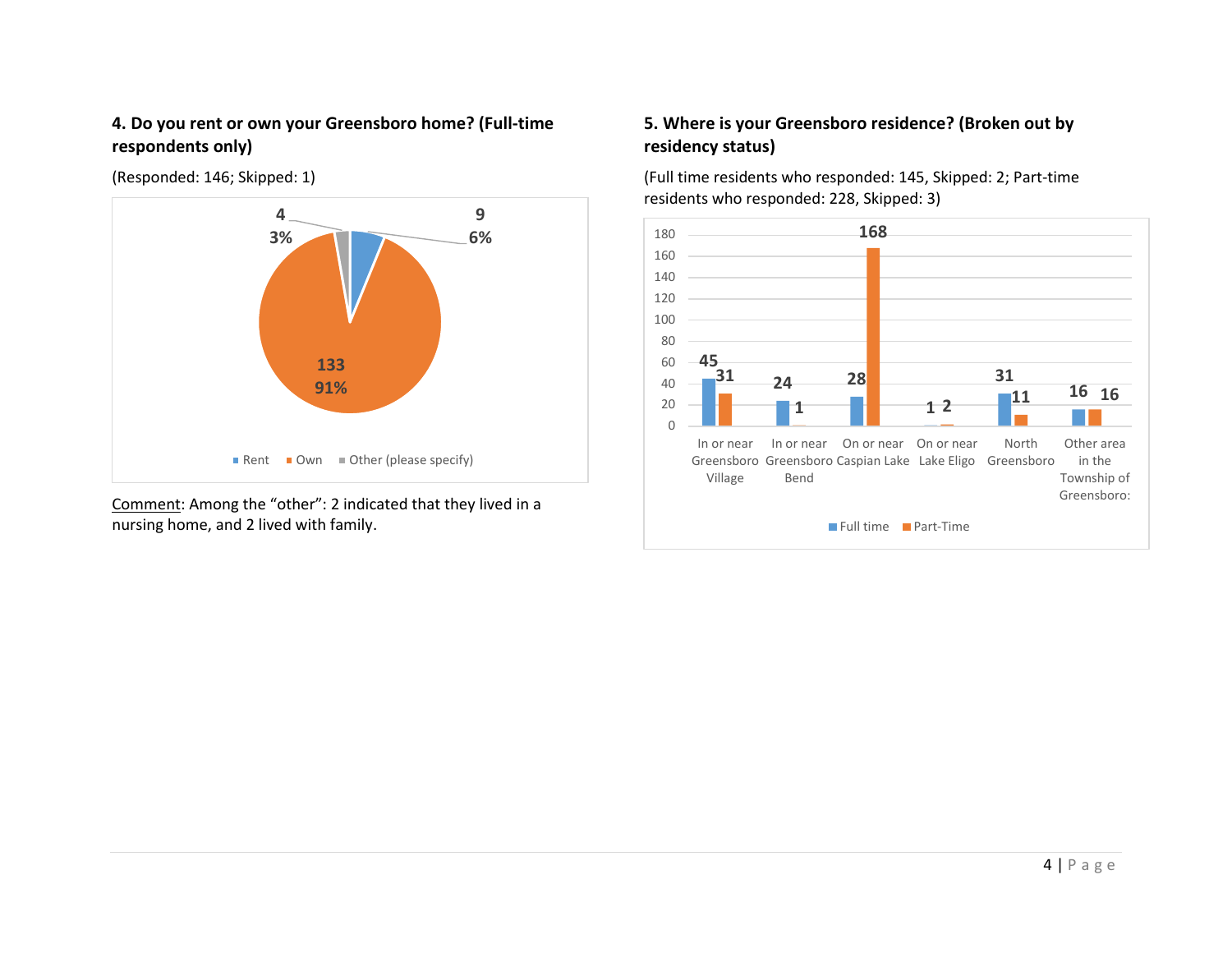#### **6. How many people typically reside in your Greensboro household, including yourself? (Full-time respondents only)**

(Responded: 147; Skipped: 0)

Average household size for the full-time respondent was 2.40 persons. "Other" category consisted of respondents who identified themselves as nursing home residents, and one other respondent who appeared to reside in an institutional setting.



## **6. How many people typically reside in your Greensboro household, including yourself? (Part-time respondents only)**

(Responded: 225; Skipped: 6)

Part-time respondents had far more difficulty pin-pointing a "typical" household size at any given time. 17% indicated that household sizes "ranged" and often significantly, from as low as 0 (not occupied at all) to 25. The mean low end of this range was 2.6 persons, and the mean high end was 6.7. "Other" responses included combined household totals (e.g. multiple properties) where it was difficult to assign any number of range to a specific

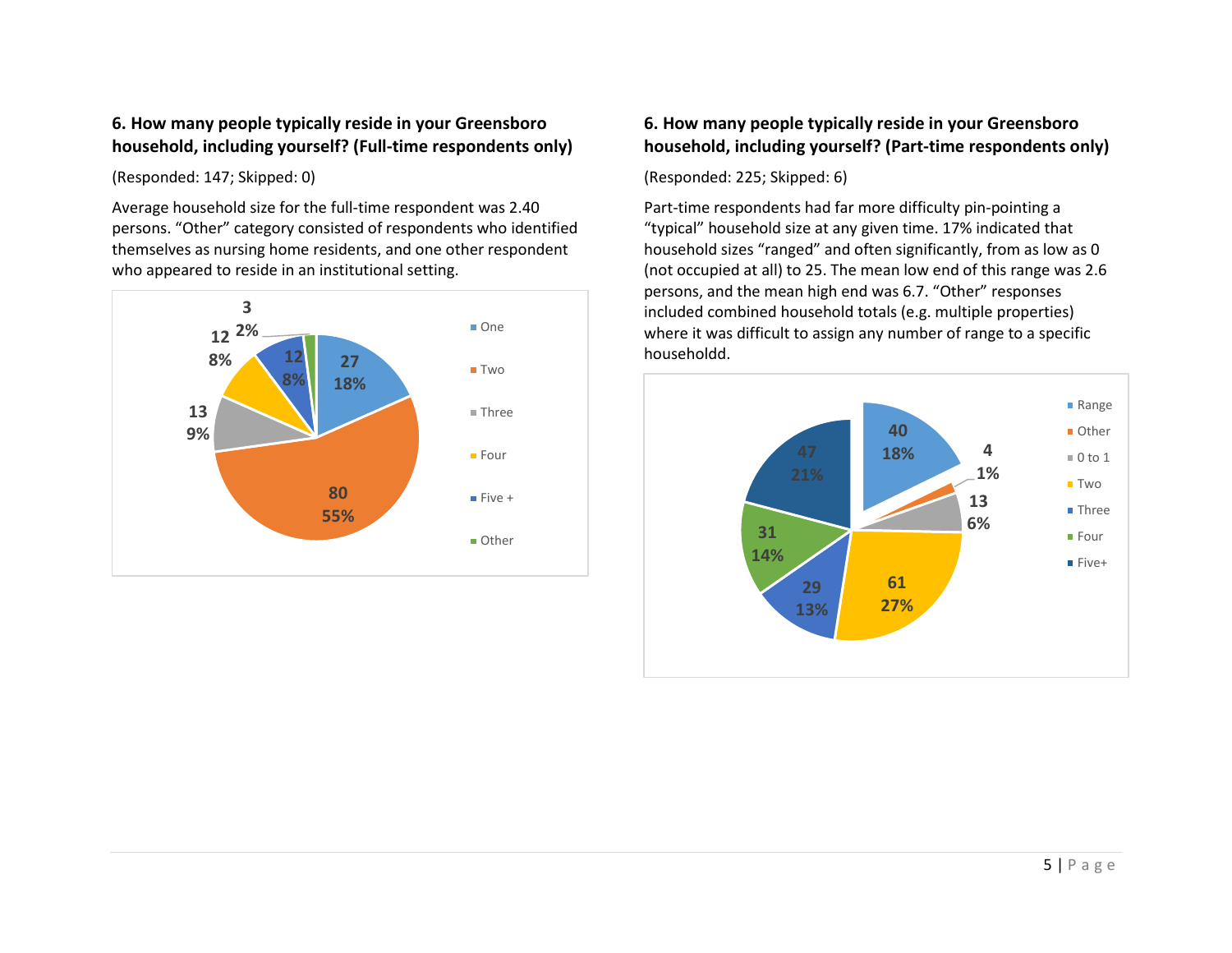## **7. How many people in your household, including yourself, are under the age of 18?**

(Full-time respondents answered: 139, Skipped: 8; Part-time respondents answered: 221, Skipped: 10)

In general, part-time households were more likely to have children under the age of 18, although the majority of both households had no kids at all.

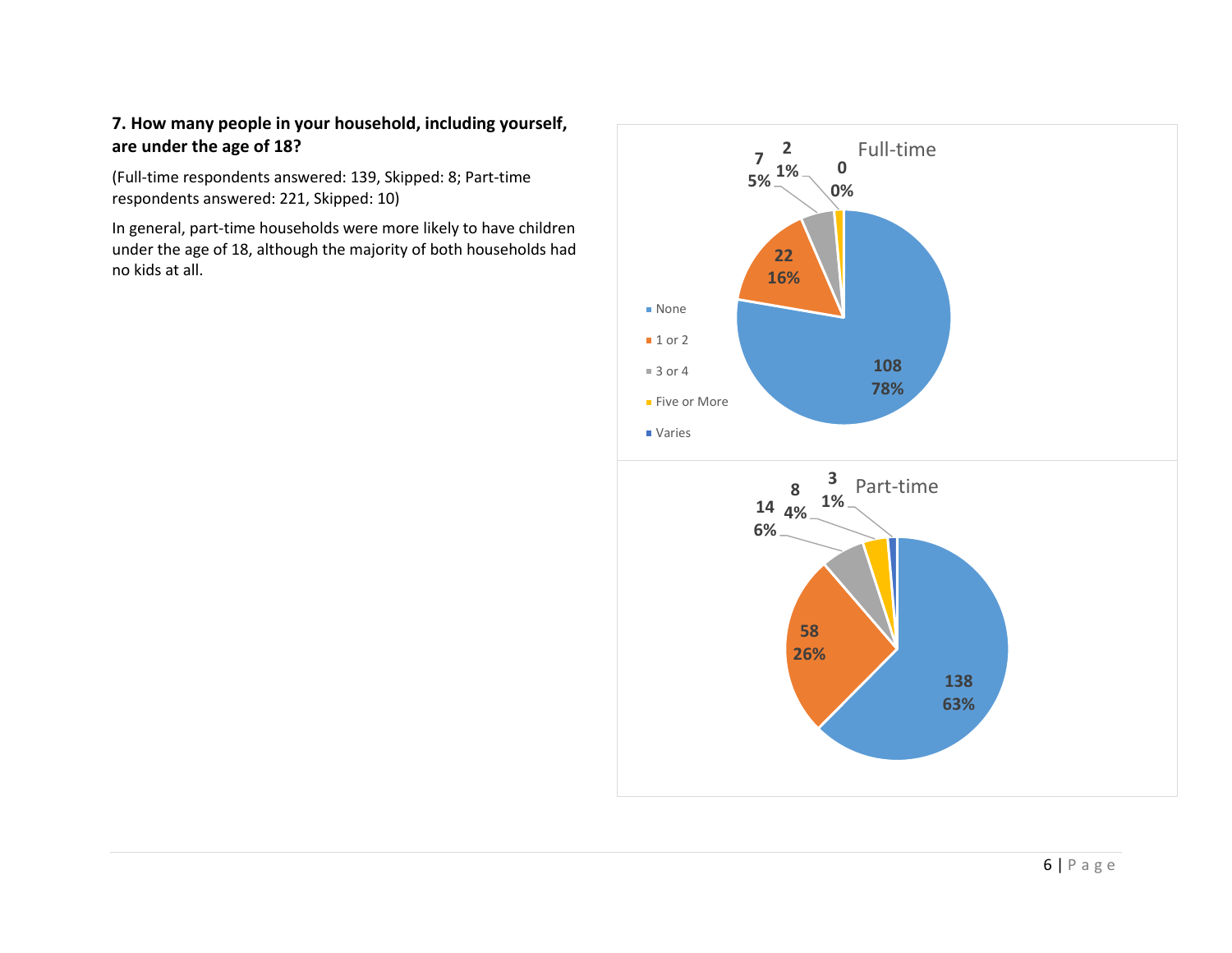## **8. How many people in your household, including yourself, are over the age of 60?**

(Full-time respondents answered: 138, Skipped: 9; Part-time respondents answered: 221, Skipped: 10)

Whether full- or part-time, more than half of all respondent households had one or two people over the age of 60. **52**

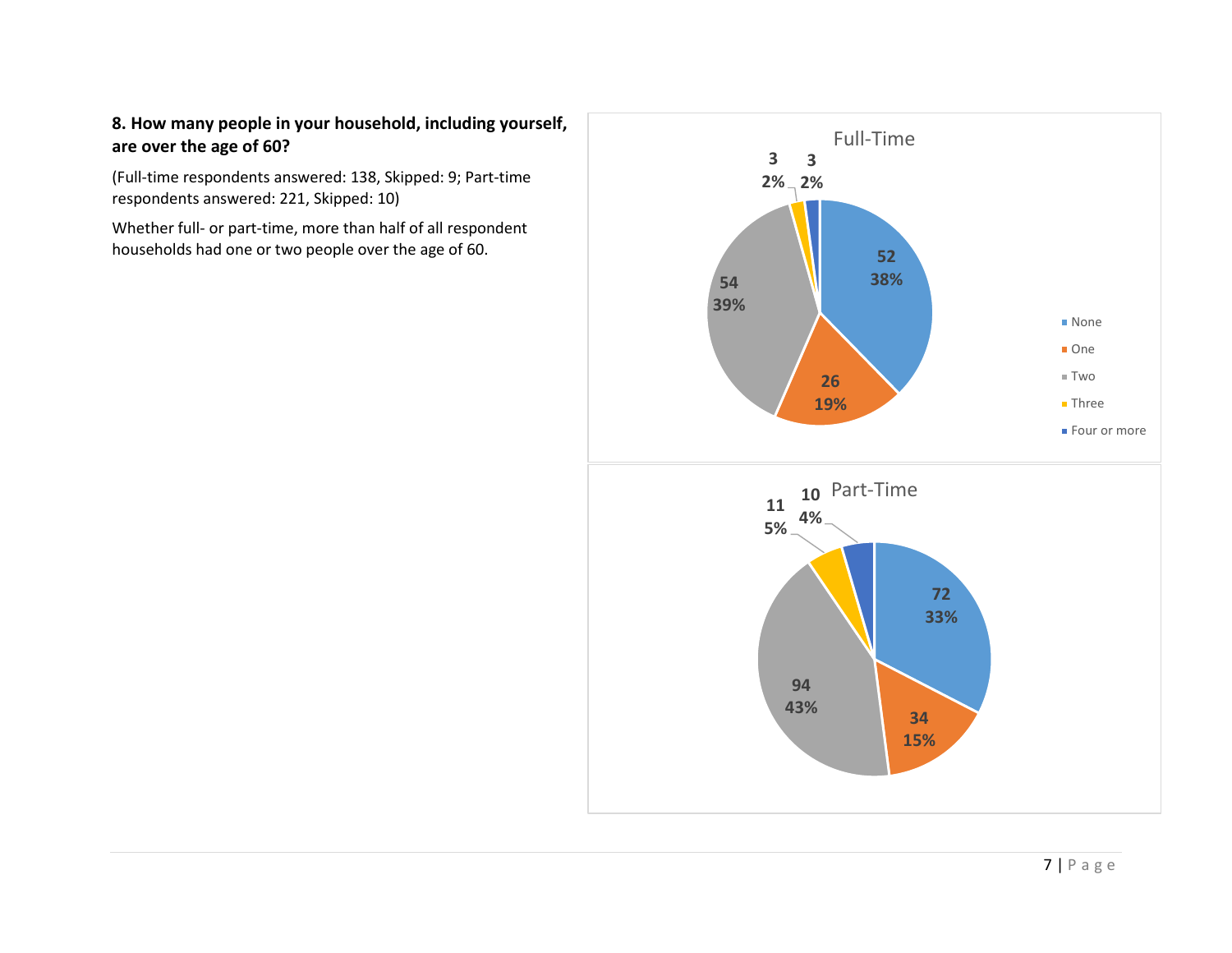## **9. If you RENT a home in Greensboro, are you planning to own a home in Greensboro?**

(Full-time respondents answered: 7, Skipped: 1; Part-time respondents answered: 9, Skipped: 0)



One part-time renter who responded NO, did indicate that owning was on their "wish list."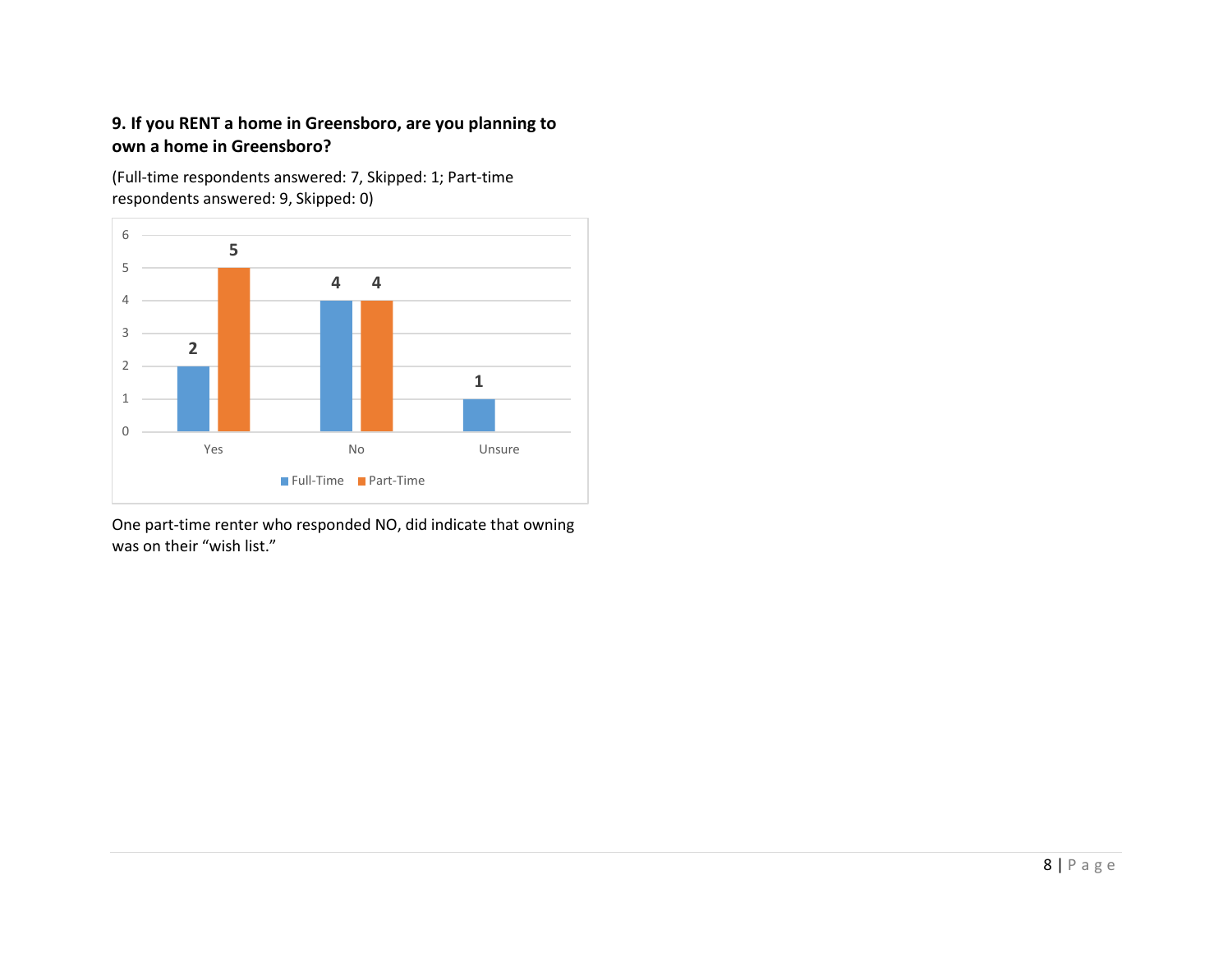# **Residential Development**

#### **10. How would you characterize the rate of residential development?**

(Full-time respondents answered: 133, Skipped: 14; Part-time respondents answered: 208, Skipped: 23) Note: not every respondent rated every geographic area.

In general, both respondent groups felt that the rate of development in or near Greensboro Village was "Just Right," and the rate of development in or around Caspian Lake was either "Just right" or "Too Much."

Neither full- nor part-time respondents felt that there was "Not Enough" residential development anywhere, with the notable exception of Greensboro Bend among full-time residents.





Both respondent groups were least likely to either have an opinion of or know about the rate of residential development in Lake Eligo, North Greensboro, or "Other areas." The latter areas remained largely undefined by respondents. Only one part-time respondent identified Four Corners, while a few full-time respondents identified the Craftsbury Road area, Town Highway 8, Route 16, the Bend Road, and the area north of North Shore Road.

Two respondents voiced some concern over defining the "rate of development" which was seen as "the result of many factors," making it "hard to comment."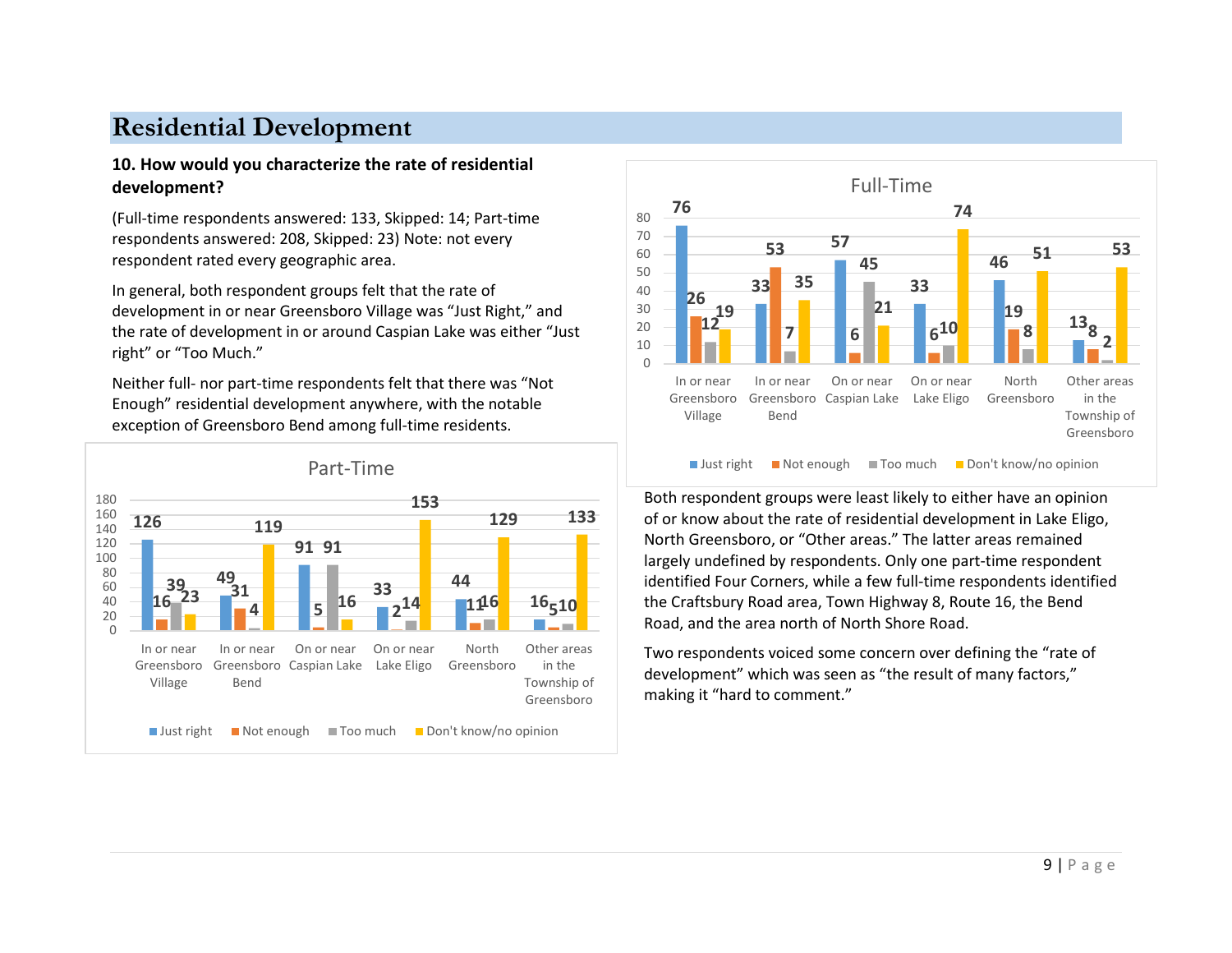#### **11. What types of residential development should be ENCOURAGED in Greensboro?**

(Full-time respondents answered: 126, Skipped: 21; Part-time respondents answered: 195, Skipped: 35; Please note that not every respondent rated every geographic area.)

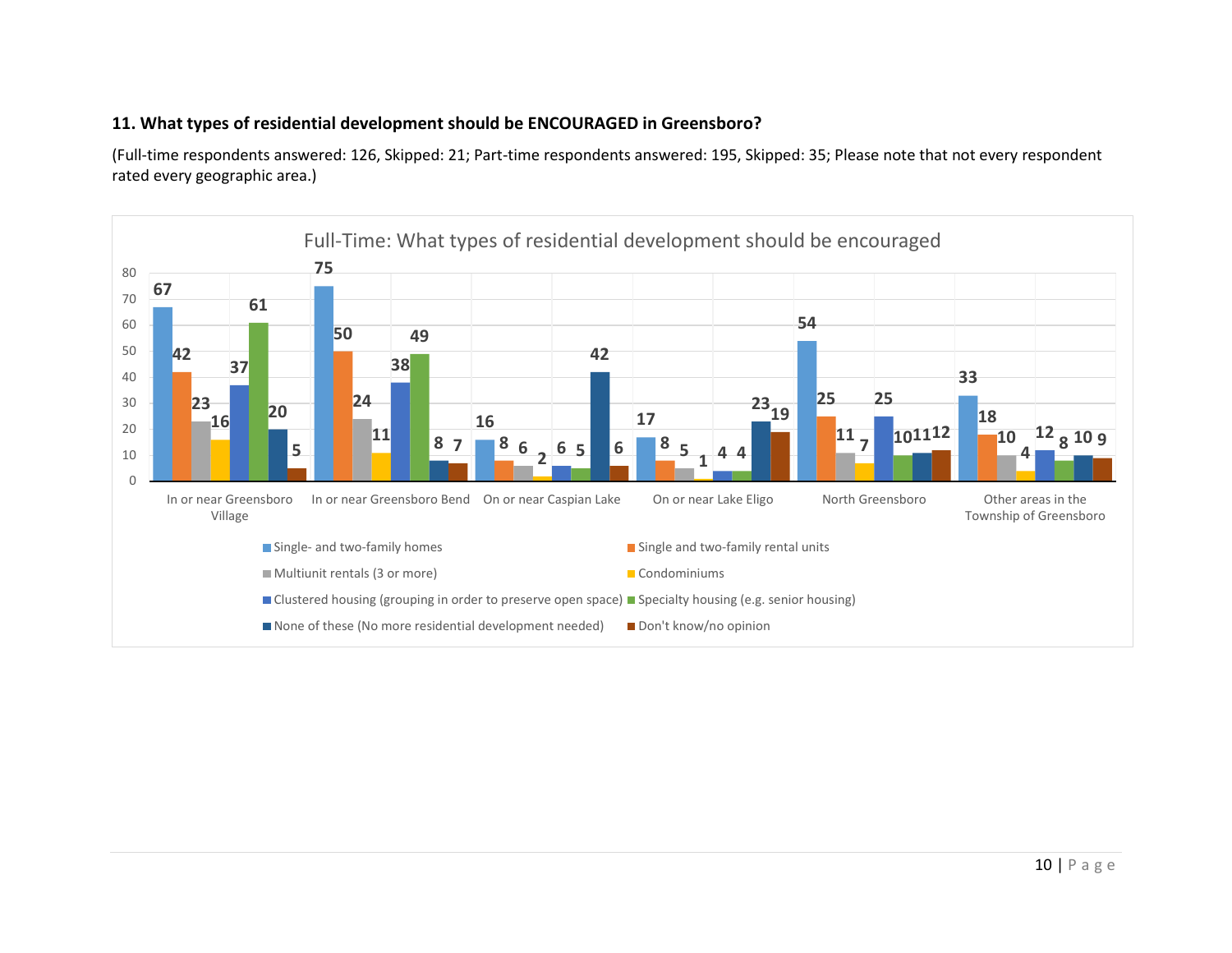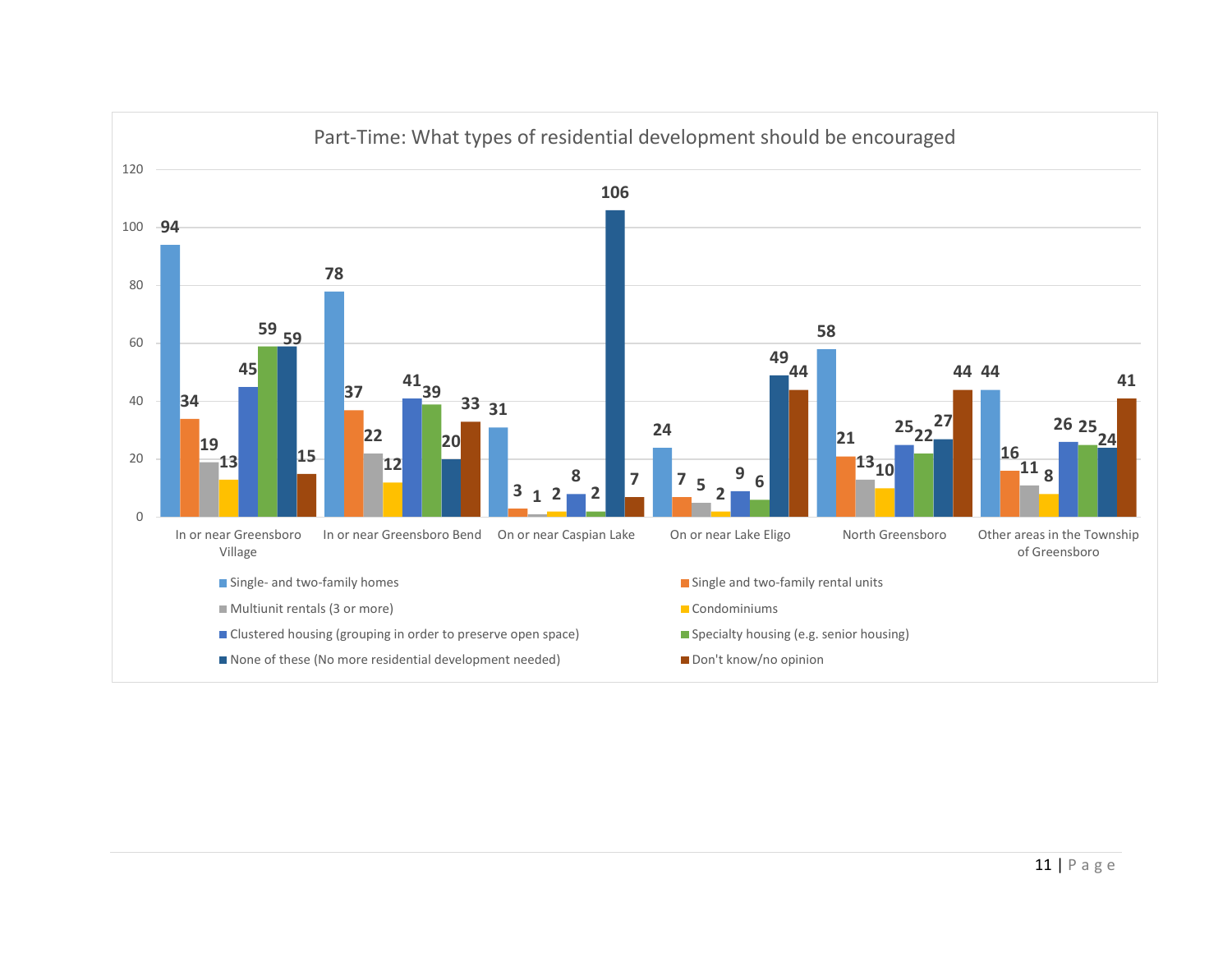Both groups were more likely to prefer no more residential development around Caspian, although this sentiment was stronger among part-time respondents. While both respondent groups were likely to favor single and two-family homes in the villages, and to some degree in North Greensboro and "Other Areas", part-time respondents were more likely to have no opinion about the two latter categories. Both groups were more likely to prefer siting rental units in the villages, although there was less support among part-time respondents for these uses in general. Open-ended comment among full-time respondents was more likely to be focused on the need for housing. "I think we need to find ways to encourage your families to settle in Greensboro--financially feasible and in other ways," wrote one full-time resident. "Senior housing would best be located near the village to meet needs of seniors for shopping, town hall, church, library, beach and social interaction" wrote another. Comment from part-time tended to reveal concerns about potential over-development, which in turn could change the character of the community. "No development should be ENCOURAGED there is enough. Greensboro is on the verge of losing what makes it so special." Other part-time respondents wanted to see ways to direct steer future development. "…change does occur and it's not something one can just ignore," wrote one respondent. "Shouldn't change be accepted and nurtured positively? Greensboro Bend seems ripe for some changes, but I don't know enough to say how."

#### **12. IF YOU INDICATED AN INTEREST IN CLUSTER DEVELOPMENT in Question 11 …, what should the clustered development consist of -- and where?**

(Full-time respondents answered: 68, Skipped: 79; Part-time respondents answered: 94, Skipped: 137)

Both respondent groups showed the least support for clustered development around either lake. While both groups tended to favor single-and two-family homes, as well as a certain degree of mixed use development in and around the villages, both respondent groups had contingencies that were opposed to clustered development in these areas as well. Full-time respondents were more likely to favor single-and two-family clustering in North Greensboro, while full-time respondents were split on the issue. Open-ended comment among part-time respondents indicated some concern about potential impacts on the town. "I hope you are not envisioning Greensboro as suburbia PLEASE KEEP its rural remote character and feel," wrote one part-time resident. Comment among full-time respondents, while generally more supportive, seemed to suggest that more dialog on the issue needed to take place: "I like the idea of preserving open space and I also feel like I need to have more conversations with folks to make an informed decision about what that could look like that would best support our town's development for future generations."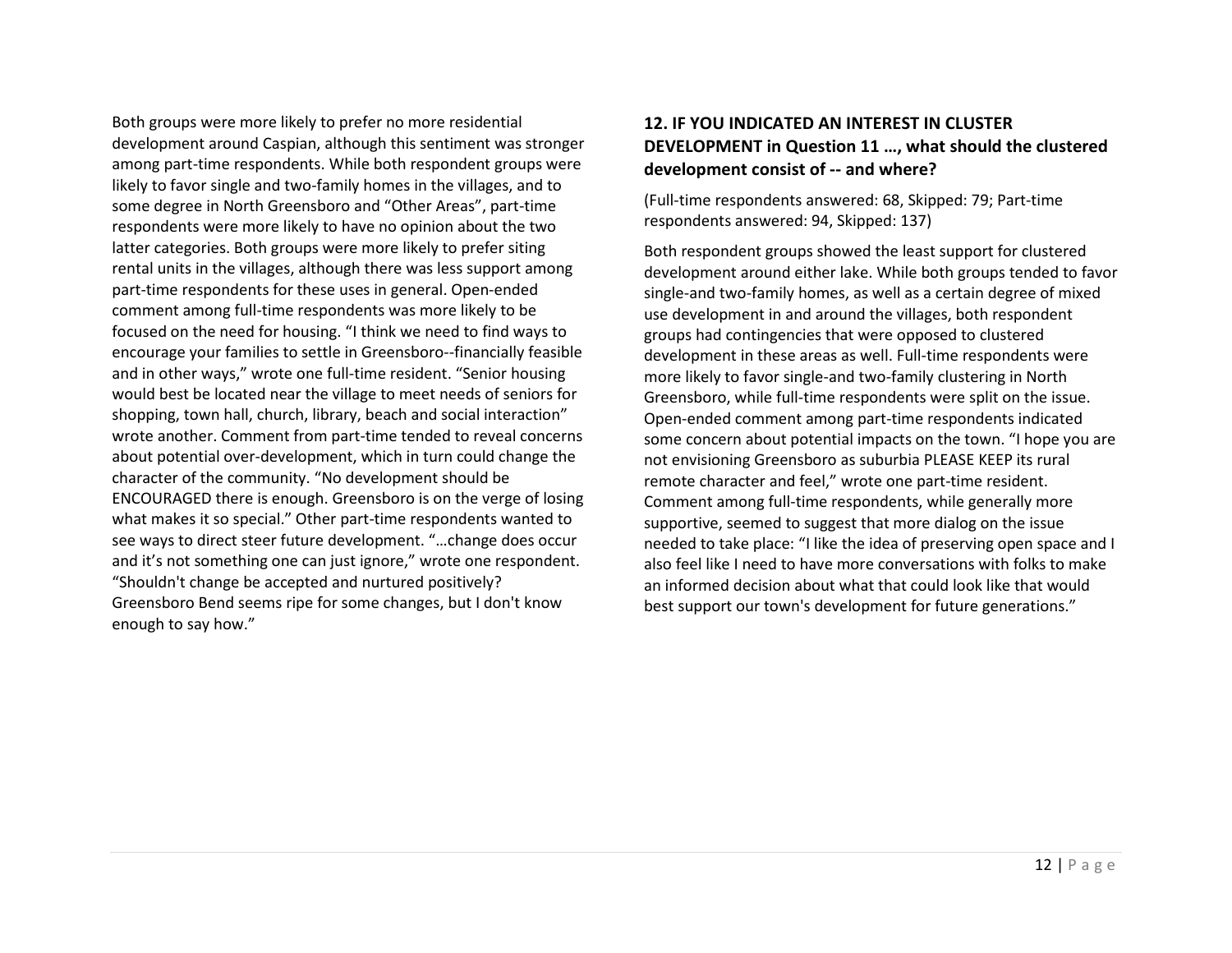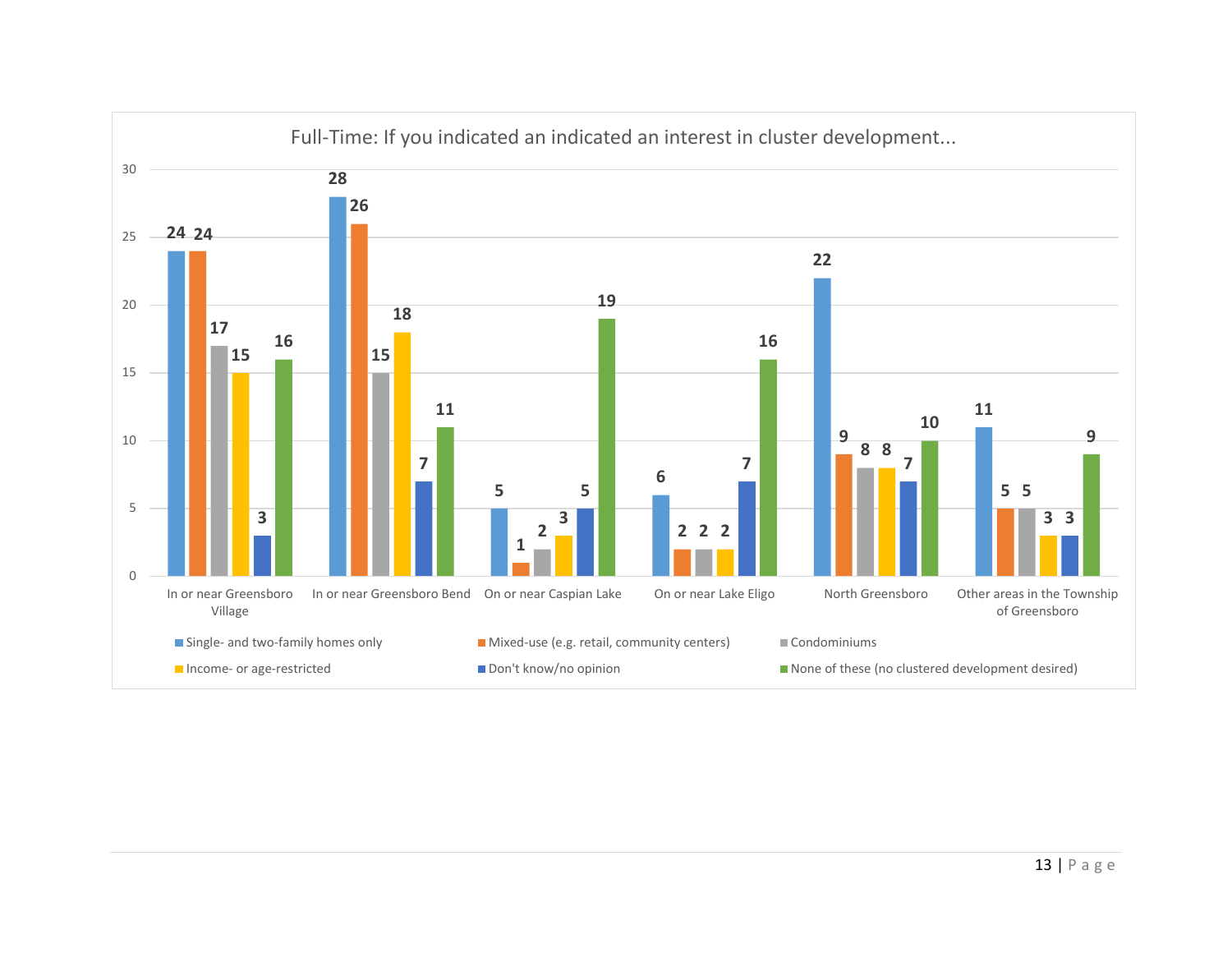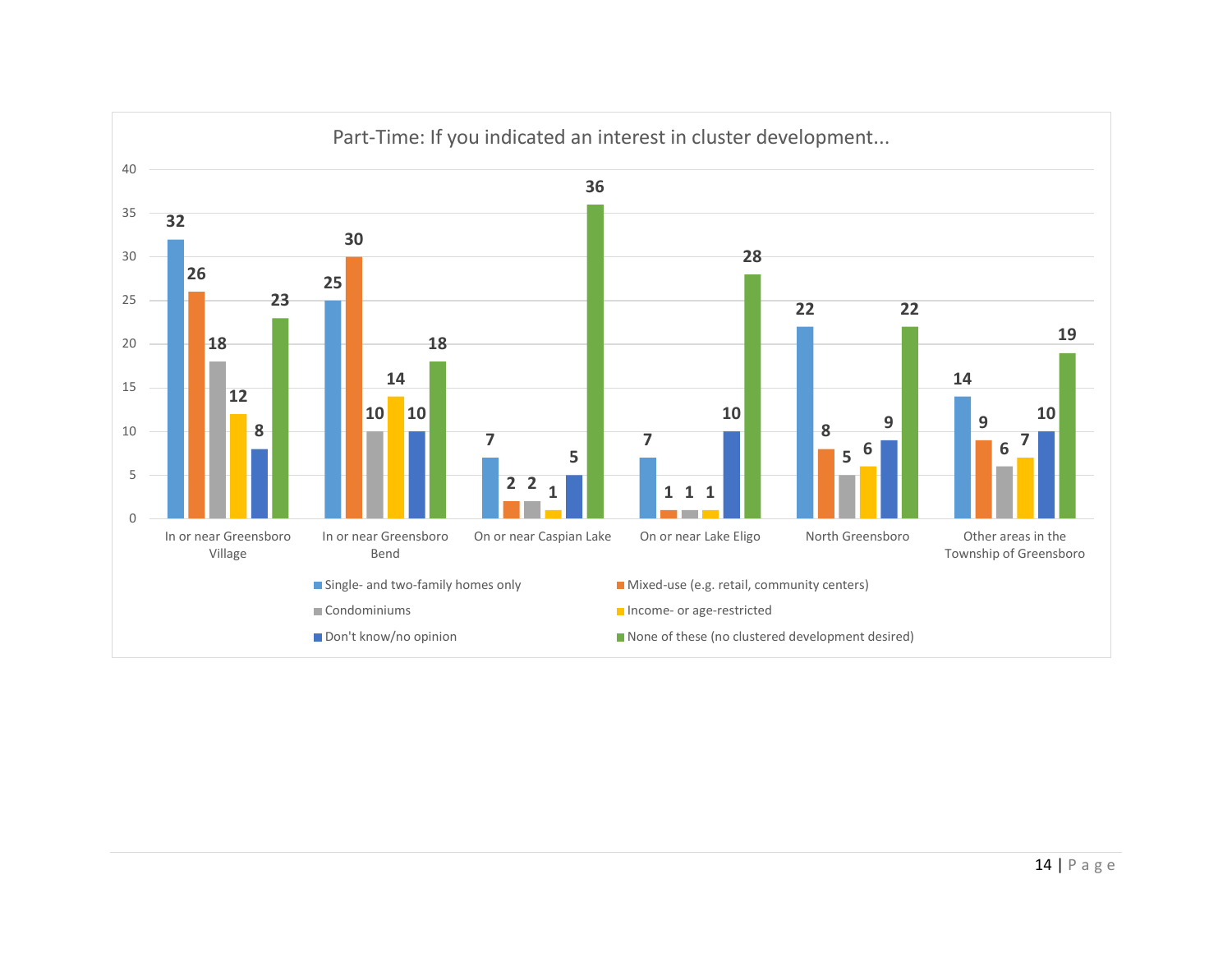#### **13. How affordable do you consider your Greensboro residence to be?**

(Full-time respondents answered: 125, Skipped: 22; Part-time respondents answered: 197, Skipped: 34)

Both respondent groups provided open-ended comment for this question, indicating that taxes were very high. However, a larger share of part-respondents indicated that their Greensboro residence was barely affordable.



#### **14. What contributes MOST to your housing costs in Greensboro? Select the Top THREE.**

(Full-time respondents answered: 133, Skipped: 14; Part-time respondents answered: 203, Skipped: 28)

Both respondent groups found Taxes to contribute the most to housing costs, and mortgage/rent to contribute the least. A disproportionately higher share of part-time respondents selected taxes (96%), compared to full-time residents (89%). Utilities and heating were the second highest contributor for full-time residents, while Maintenance or repairs were the second highest contributor for part-time residents.

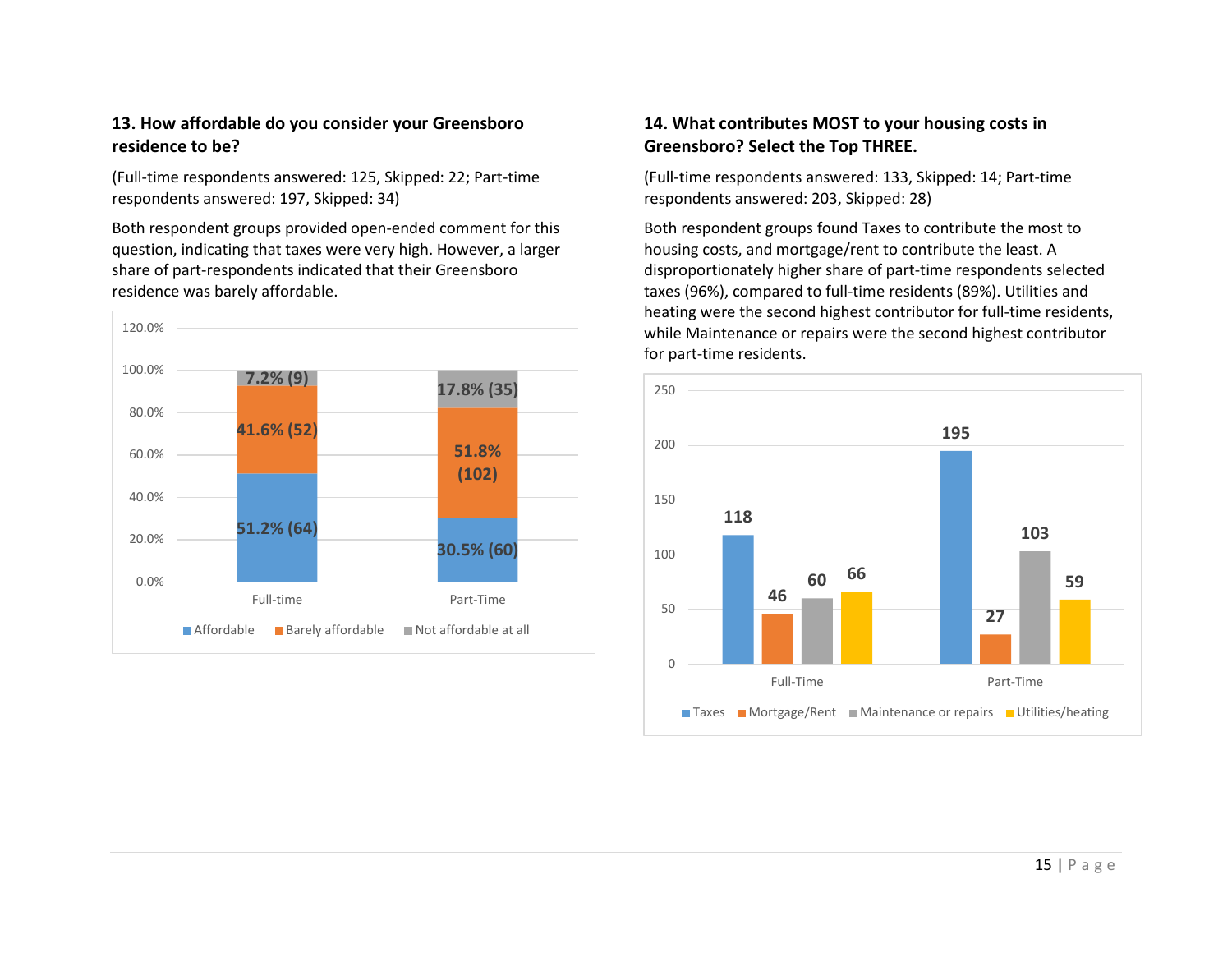#### **15. How far is your Greensboro residence from your place of work?**





Note: 203 Part-time respondents did answer this question, but 63% indicated that it was not relevant, most often because they were retired or vacationing in Greensboro. Another 35% indicated that the commute was more than 25 miles.

#### **16. How likely would you consider using the following to go to work or errands, IF it were regularly available?**

(Full-time respondents answered: 130, Skipped 17; Part-time respondents answered: 192, Skipped: 39) Note: not every respondent rated every option.

Both respondent groups were "Not likely at all" to use any of the transportation alternatives with the notable exception of bike paths. More than half of full-time respondents were either Highly or Somewhat Likely to use bike paths, part-time respondents, more than 60%. Three respondents indicated that although they would not use bike paths, they felt that they would add to the community.

More than 40% of full-time respondents were either Highly or Somewhat Likely to use public transportation. "As I lose the right to drive, then rideshare and public transport become more important," explained one respondent.

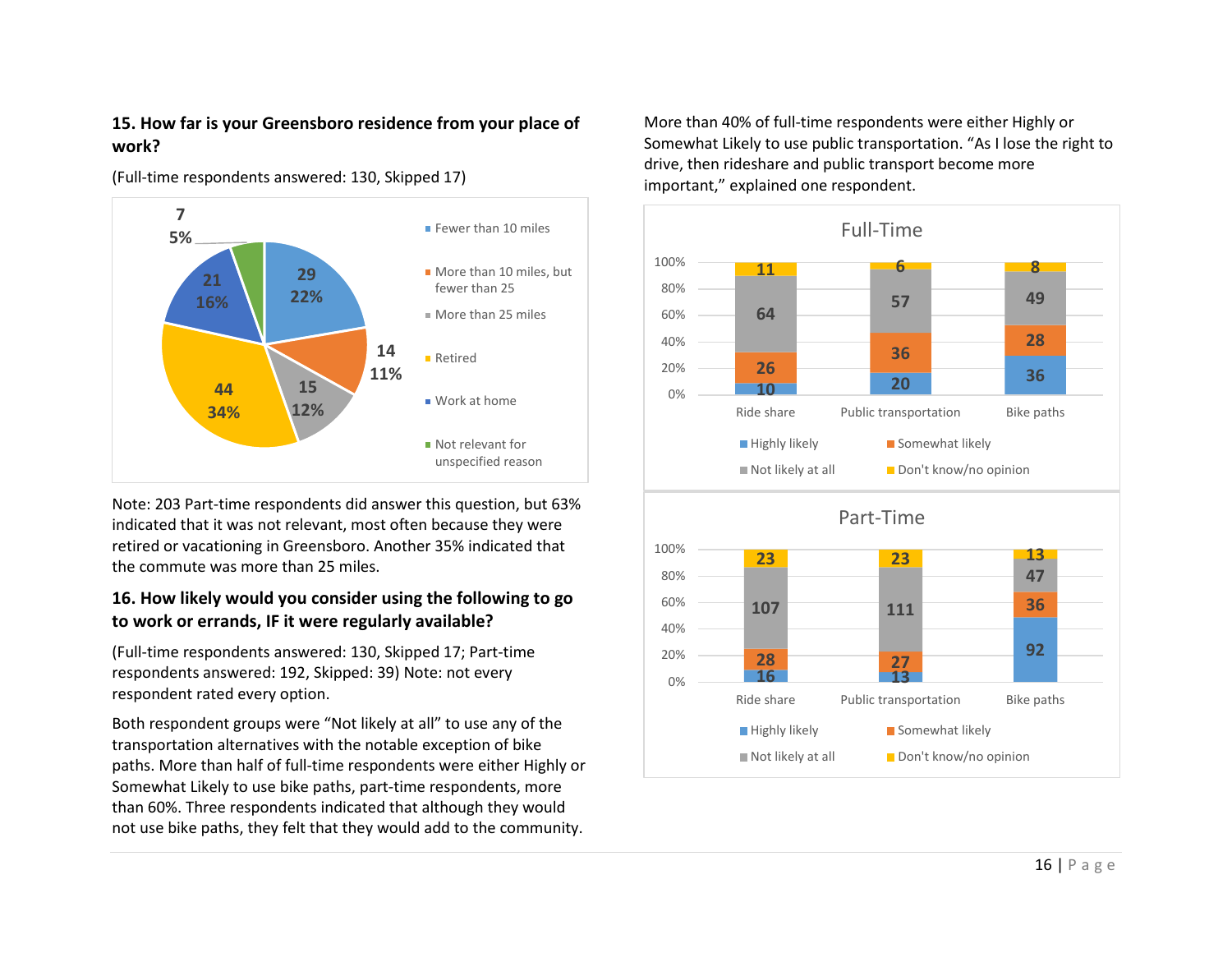# **Commercial/Economic Development**

#### **17. Do you currently operate a business in Greensboro -- or have you in the past (including farming and logging)?**

(Full-time respondents answered: 127, Skipped 20)

Note: Part-time respondents did answer this question, but the vast majority indicated that they did NOT operate a business in Greensboro. However, 9 part-time respondents indicated that they did (or had in the past). It is unclear what they businesses were, but one part-time respondent indicated that renting out his Greensboro property was viewed as a business.

Full-time respondents were also unlikely to specify their businesses, but four respondents did indicate that they were land-based (farming, sugaring, landscaping, logging), one was a bed and breakfast, and two were finance/real-estate based.



#### **18. Is (or was) your business based out of your home?**

(Full-time respondents answered: 51, Skipped 0)

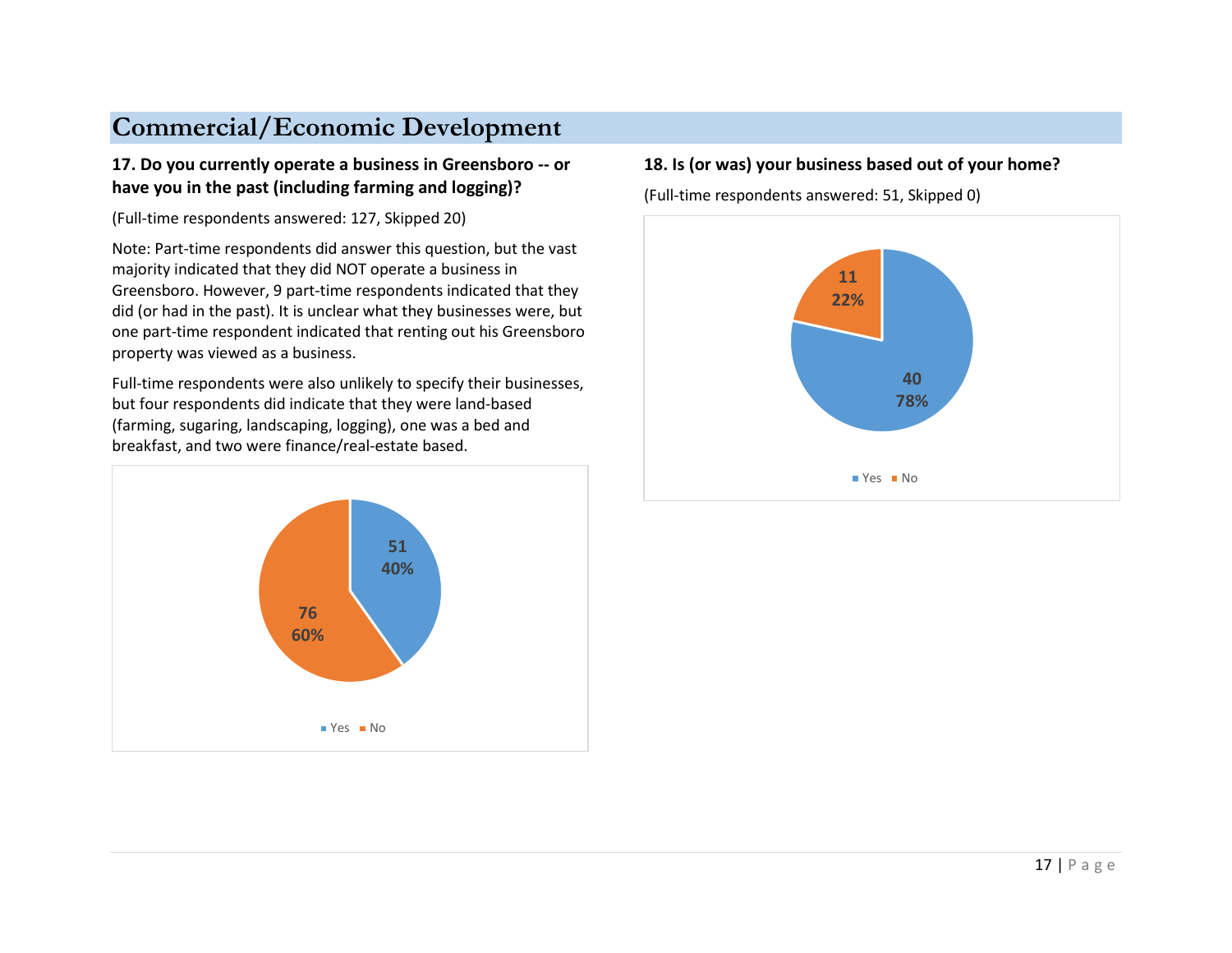#### **19. How would you characterize the rate of commercial/nonresidential development?**

(Full-time respondents answered: 122, Skipped: 25; Part-time respondents answered: 196, Skipped: 35) Note: Not every respondent rated every geographic area.

About 42% of full-time respondents felt that the rate of commercial/non-residential development in Greenboro Village was Just Right, compared to about 47% of part-time respondents. The majority (56%) of full-time respondents felt that there was Not Enough in Greensboro Bend, compared to only 33% of part-time respondents. About 22% of full-time respondents felt that the rate at Caspian Lake was Too Much, compared to 34% of part-time respondents. Both respondent groups were least likely to have an opinion for Lake Eligo, North Geensboro, or Other Areas. Only two



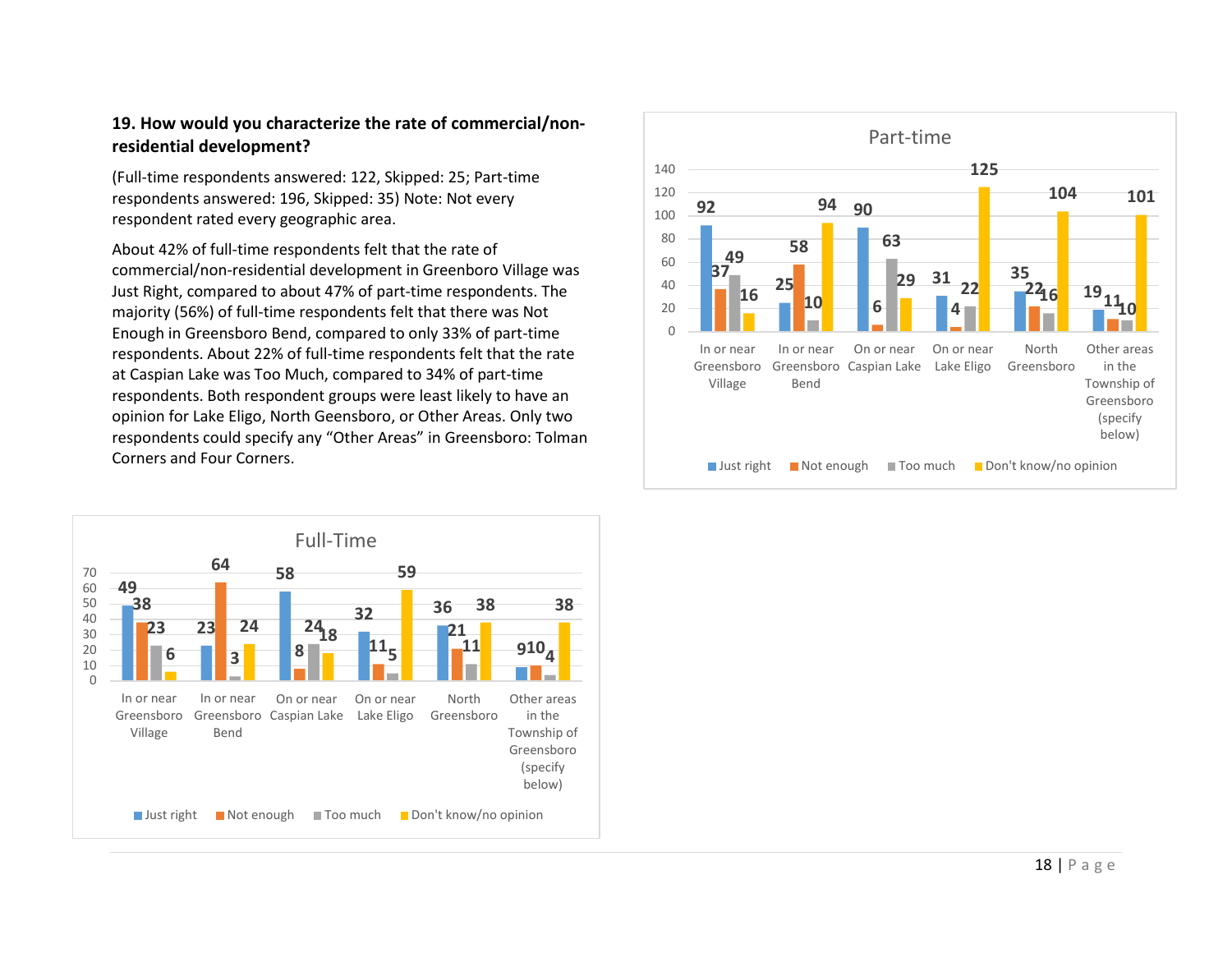#### **20. What types of commercial/non-residential development should be ENCOURAGED in Greensboro?**

(Full-time respondents answered: 123, Skipped: 24; Part-time respondents answered: 186, Skipped: 45) Note: Not every respondent rated every commercial/non-residential use.

Both respondent groups indicated a preference toward scale. For example, about 88% of full-time respondents rating home-based cottage industries, indicated that they wanted to encourage them in Greensboro Village. 91% of part-time respondents rating homebased industries indicated that they wanted to encourage them in Greensboro Village, while 72% encouraged them in Greensboro Bend. Both groups indicated strong encouragement of restaurants in the village: 98% of full-time respondents and 89% of part-time respondents.

Open-ended responses indicated some concerns about scale. "I think we [have] just the right amount of industry and businesses in the SMALL town," wrote one full-time respondent. "People need jobs. Who am I to say what kind," wrote another. "Clean jobs, responsible growth."

Part-time respondents also indicated concerns about siting uses with consideration to scale and character. "Having completed this, I do wish to add: don't lose the uniqueness of Greensboro with too much 'development'; retain the unique rural character and community feel," wrote one respondent. "What is already in service (Willeys, Miller's Thumb, Lake VIew Inn, hair salon) is fine," wrote another part-time respondent. "Don't need any more. Other development can be done in Hardwick. Commercial entities, such as Hillstead Brewery and Jasper HIll Farm are fine where they are. Do not need any more commercial space near Greensboro."

It is interesting to note that although some respondents selected "None of these" for any geographic area nothing prevented them selecting other commercial uses for that same area. Understandably, when this did occur, respondents tended to select smaller-scale uses. For example, 41 respondents selected "None of these" for Greensboro Village. Of this respondent group, 13 also indicated a desire to encourage cottage industries and 9 encouraged restaurants in the village.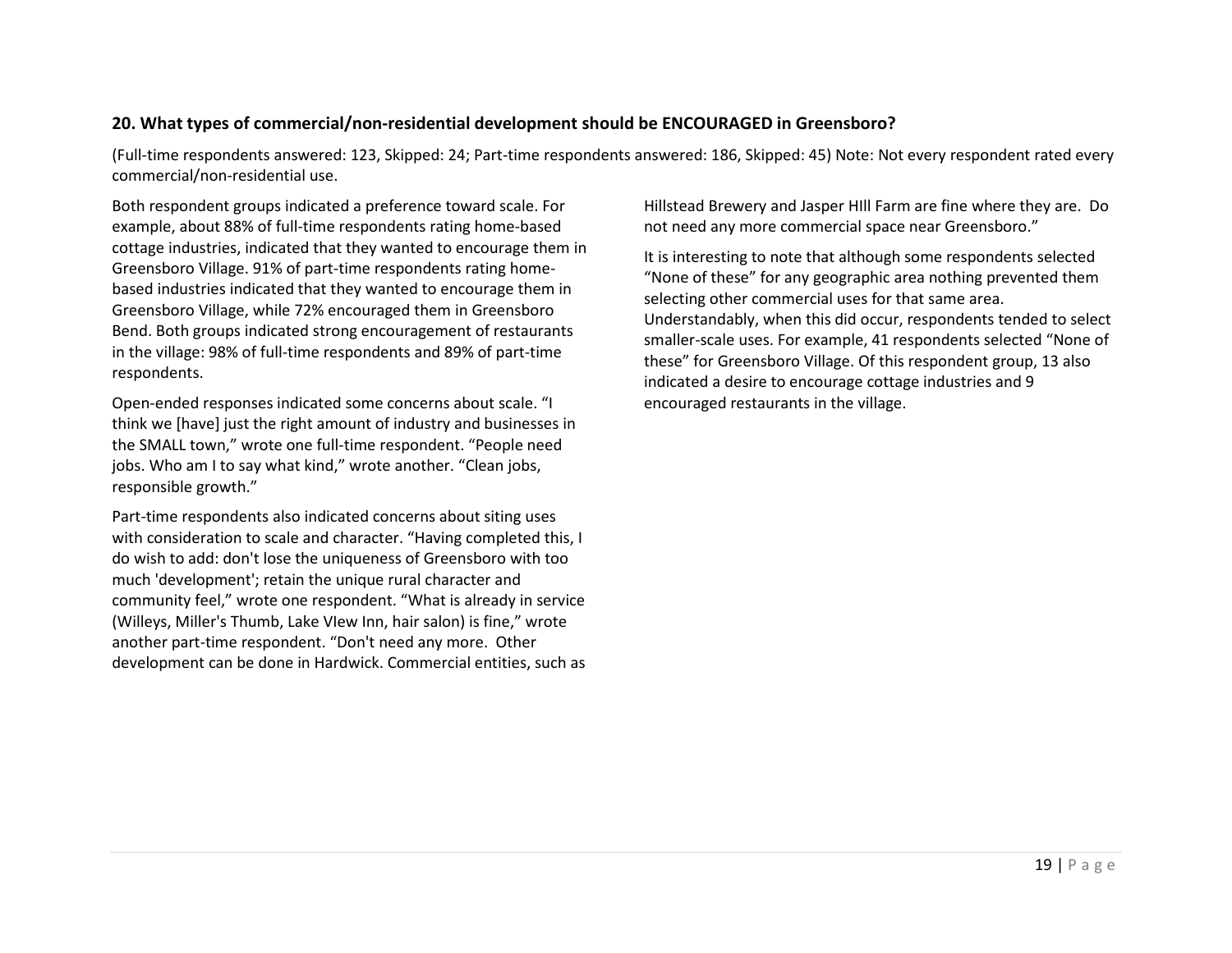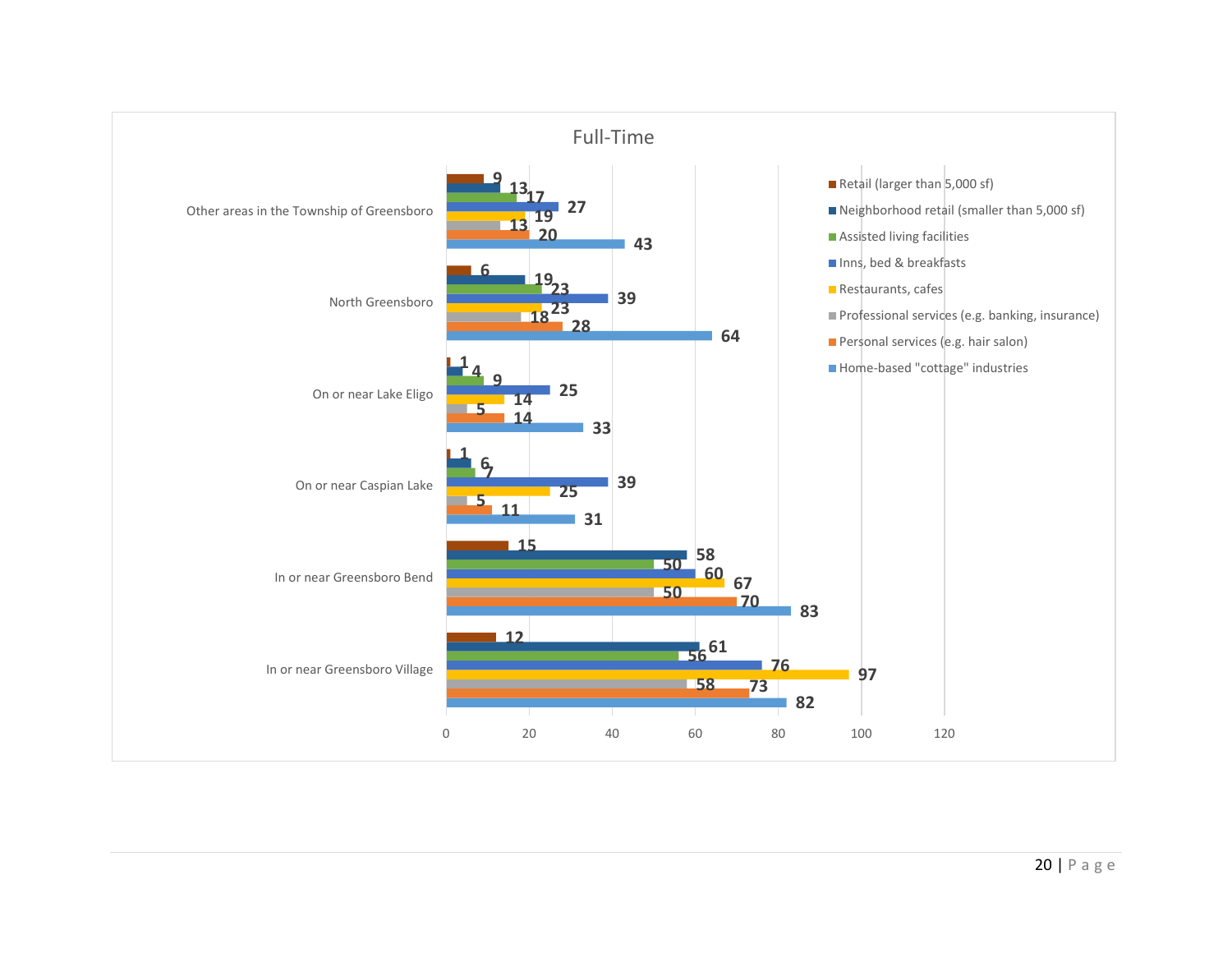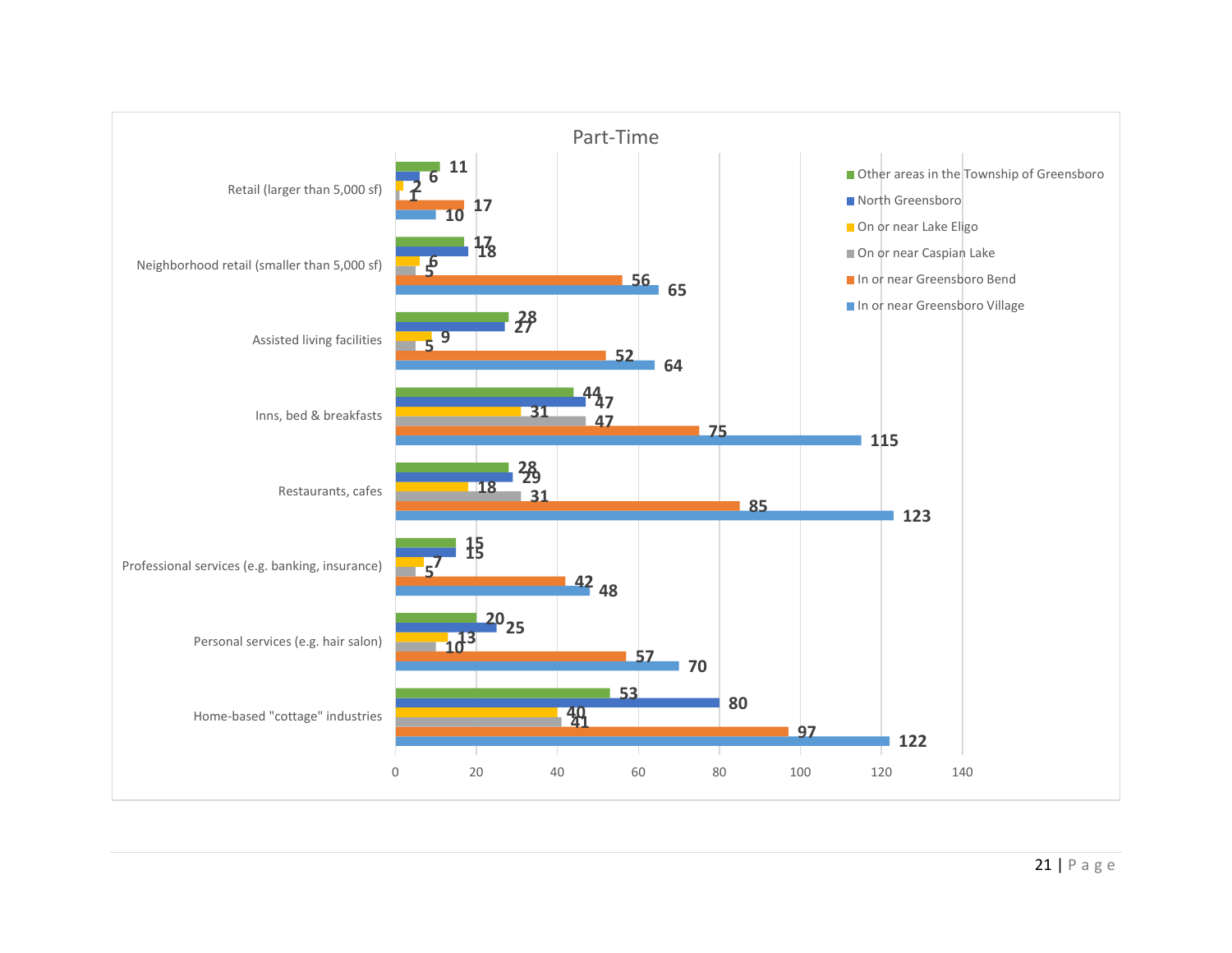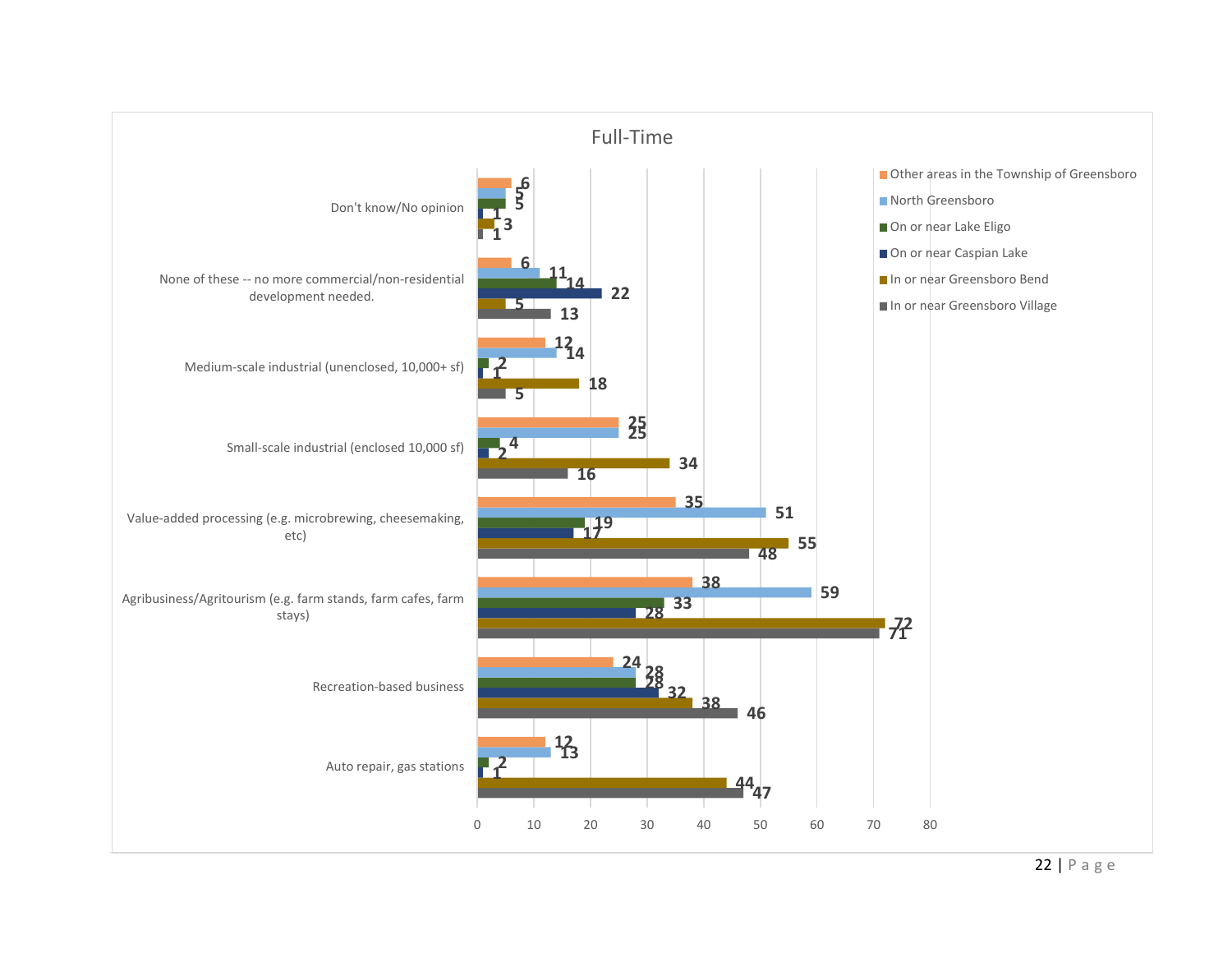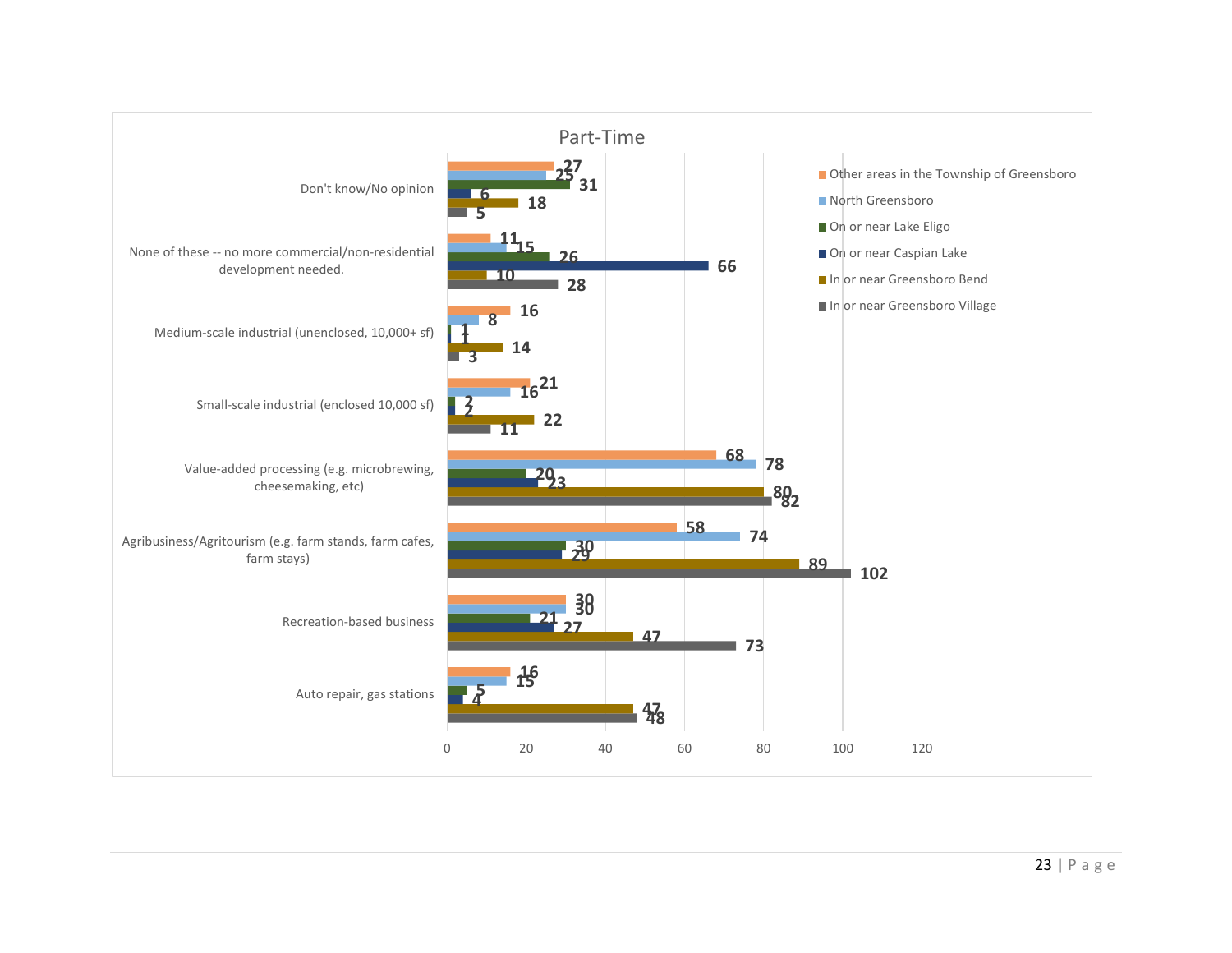# **Defining and Protecting Greensboro's Community Character**

#### **21. The three things I NEVER WANT TO CHANGE about Greensboro are:**

(Full-time respondents answered: 102, Skipped: 45; Part-time respondents answered: 166, Skipped: 65); Note: Responses were open-ended, so answers were tabulated by categories.

| <b>Attribute #1</b>                    | Count          | Attribute #2                        | Count          | Attribute #3                        | Count                   |
|----------------------------------------|----------------|-------------------------------------|----------------|-------------------------------------|-------------------------|
| People                                 | 16             | Willey's (and other key businesses) | 14             | Willey's (and other key businesses) | 10                      |
| <b>Water Quality of Caspian</b>        | 15             | People                              | 9              | People                              | 9                       |
| <b>Rural Character</b>                 | 12             | Open space                          | 8              | Open space                          | 8                       |
| The Lake                               | 9              | <b>Rural Character</b>              |                | <b>Water Quality of Caspian</b>     | 7                       |
| Lack of development                    |                | Caspian Lake Beach                  | 5              | School                              | 5                       |
| Willey's (and other key<br>businesses) | 7              | Cultural                            | 4              | Cultural                            | 4                       |
| Open space                             | 6              | Lack of development                 | 4              | The Lake                            | 4                       |
| <b>Small Town Feel</b>                 | 6              | Recreation                          | $\overline{4}$ | Recreation                          | $\overline{\mathbf{4}}$ |
| Peace and quiet                        | 5              | Small Town Feel                     | 4              | <b>Rural Character</b>              | 3                       |
| Caspian Lake Beach                     | 3              | Water Quality of Caspian            | 4              | <b>Small Town Feel</b>              | $\overline{3}$          |
| School                                 | 3              | Limited development on the Lake     | 3              | <b>Barr Hill</b>                    | $\overline{c}$          |
| Cultural                               | $\overline{2}$ | Environmental integrity             |                | Caspian Lake Beach                  | $\overline{2}$          |
| Village                                | 2              | The Lake                            | $\overline{2}$ | <b>Limited Traffic</b>              | $\overline{2}$          |
| Dirt Roads                             |                | Natural beauty                      | $\overline{c}$ | Village                             | $\overline{2}$          |
| Limited development on the Lake        |                | Peace and quiet                     | $\overline{2}$ | Dark Skies                          |                         |
| Natural beauty                         |                | School                              | $\overline{2}$ | Dirt Roads                          |                         |
| Quiet on the Lake                      |                | Village                             | 2              | Environmental integrity             |                         |
|                                        |                | <b>Barr Hill</b>                    |                | Limited development on the Lake     |                         |
|                                        |                | Dirt Roads                          |                | Nature                              |                         |
|                                        |                | <b>Limited Traffic</b>              |                | Quiet on the Lake                   |                         |
|                                        |                |                                     |                |                                     |                         |
|                                        |                |                                     |                |                                     |                         |
|                                        |                |                                     |                |                                     |                         |

#### Full-time responses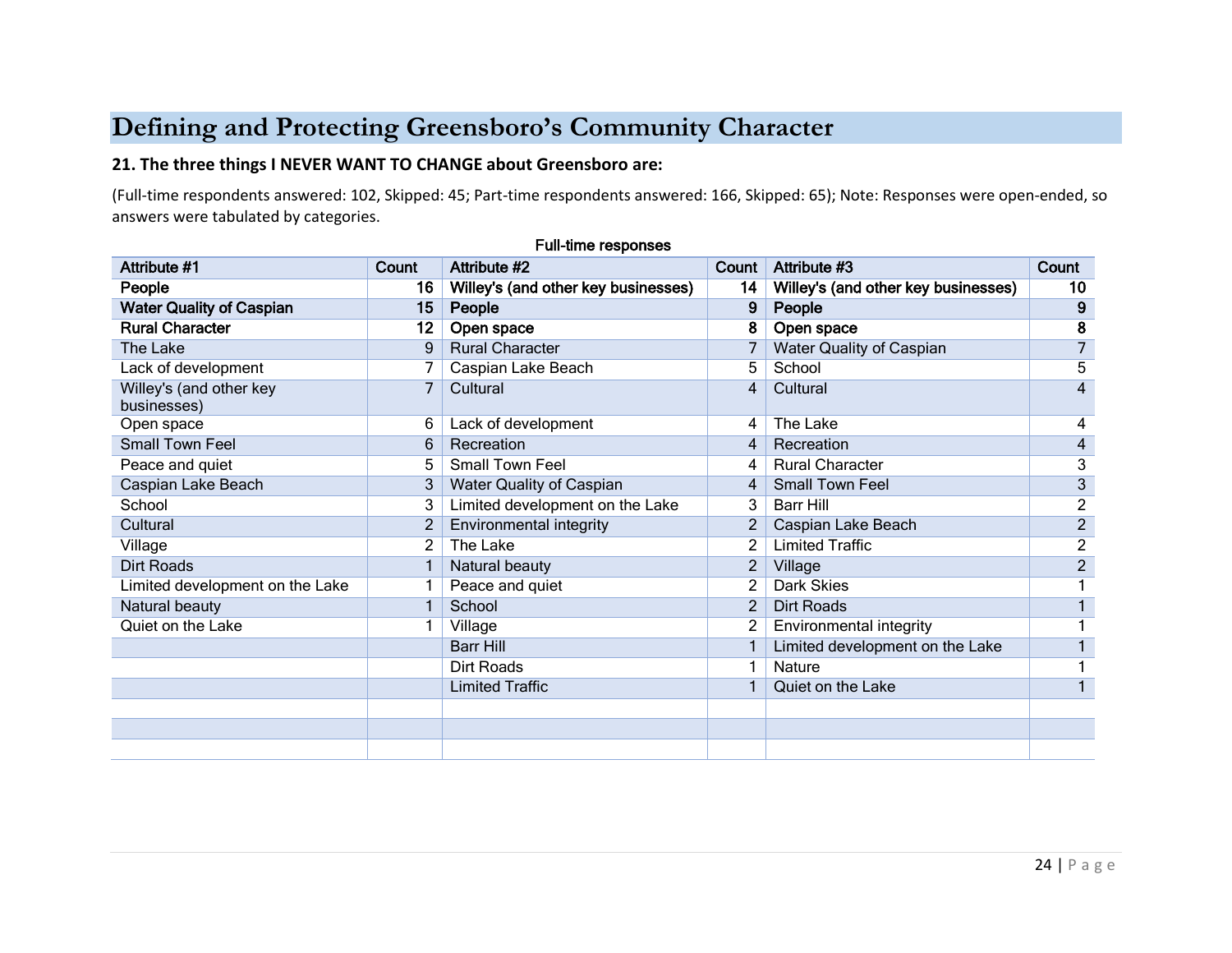| Attribute #1                           | Count | Attribute #2                           | Count | Attribute #3                        | Count          |
|----------------------------------------|-------|----------------------------------------|-------|-------------------------------------|----------------|
| <b>Water Quality of Caspian</b>        | 37    | <b>Water Quality of Caspian</b>        | 21    | Willey's (and other key businesses) | 23             |
| <b>Rural Character</b>                 | 17    | Willey's (and other key<br>businesses) | 17    | Open space                          | 15             |
| Willey's (and other key<br>businesses) | 12    | People                                 | 13    | <b>Rural Character</b>              | 13             |
| People                                 | 11    | Open space                             | 12    | <b>Cultural</b>                     | 12             |
| Peace and quiet                        | 10    | Peace and quiet                        | 10    | Lack of development                 | 10             |
| The Lake                               | 9     | Small Town Feel                        | 10    | <b>Small Town Feel</b>              | 9              |
| Open space                             | 9     | Lack of development                    | 8     | People                              | 8              |
| Natural beauty                         | 8     | The Lake                               |       | <b>Water Quality of Caspian</b>     | 8              |
| Lack of development                    |       | Village                                |       | The Lake                            | 5              |
| Limited development on the Lake        |       | Quiet of the Lake                      |       | Peace and quiet                     | 5              |
| <b>Small Town Feel</b>                 | 5.    | Caspian Lake Beach                     | 4     | Dirt Roads                          | 4              |
| Village                                | 5     | Cultural                               | 4     | Quiet of the Lake                   | 4              |
| <b>Barr Hill</b>                       | 4     | Dirt Roads                             | 4     | Limited development on the Lake     | 3              |
| Caspian Lake Beach                     | 3     | <b>Limited Traffic</b>                 | 4     | Dark Skies                          | $\overline{2}$ |
| Dirt Roads                             |       | Natural beauty                         | 4     | <b>Limited Traffic</b>              | $\overline{2}$ |
| <b>Quiet of the Lake</b>               |       | Recreation                             | 4     | Caspian Lake Beach                  |                |
| Cultural                               |       | <b>Rural Character</b>                 | 4     | Natural beauty                      |                |
| <b>Limited Traffic</b>                 |       | Dark Skies                             |       | <b>Nature</b>                       |                |
| Nature                                 |       | Limited development on the Lake        |       | School                              |                |
|                                        |       | School                                 |       | Village                             |                |

#### Part-Time Responses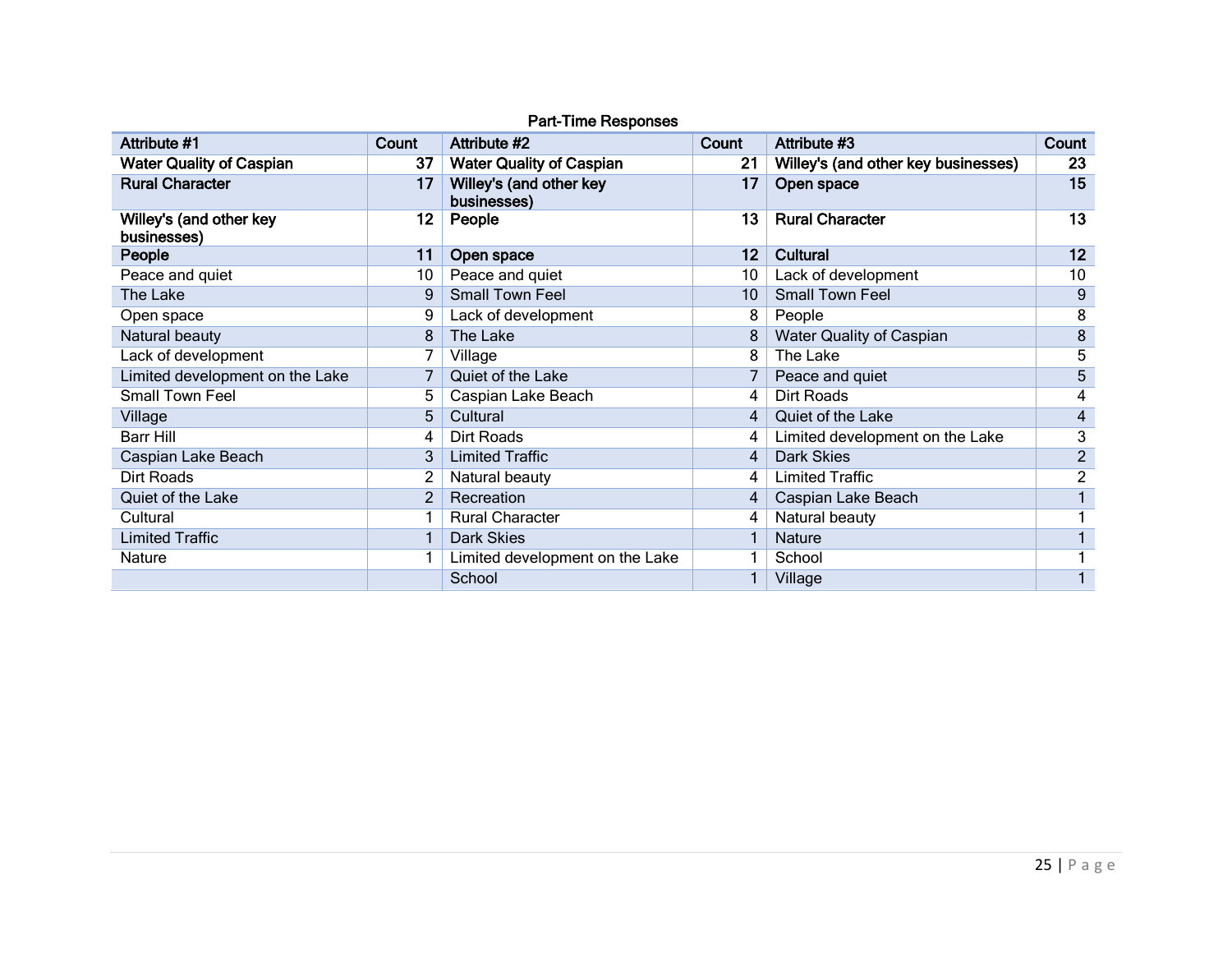#### **22. The three things I want to CHANGE about Greensboro are:**

(Full-time respondents answered: 101, Skipped: 46; Part-time respondents answered: 145, Skipped: 86); Note: Responses were open-ended, so answers were tabulated by categories.

| Attribute #1                                     | Count | Attribute #2                                        | Count             | Attribute #3                                        | Count          |
|--------------------------------------------------|-------|-----------------------------------------------------|-------------------|-----------------------------------------------------|----------------|
| Taxes                                            | 37    | Restaurants, cafes, other eating places             | 15                | <b>Taxes</b>                                        | 13             |
| Restaurants, cafes, other eating<br>places       | 30    | Unite the community                                 | 13                | Unite the community                                 | 11             |
| Unite the community                              | 16    | Sidewalks, walking, cycling amenities               | 12                | Restaurants, cafes, other eating<br>places          | 10             |
| No large development                             | 13    | <b>Taxes</b>                                        | $12 \overline{ }$ | More enforcement on the Lake                        | 9              |
| Jobs                                             | 11    | More enforcement on the Lake                        | 10                | Sidewalks, walking, cycling amenities               | $\overline{7}$ |
| More control on development                      | 11    | More control on development                         | 9                 | More events and recreation<br>opportunities         | 6              |
| More young people and families                   | 11    | Affordability of housing                            |                   | More young people and families                      | 6              |
| Theater                                          | 11    | Better roads/reduce runoff                          | 6                 | Better roads/reduce runoff                          | 5              |
| Better cell and Internet                         |       | Jobs                                                | 6                 | Improve parking                                     | 5              |
| Sidewalks, walking, cycling<br>amenities         |       | More businesses                                     | 6                 | More control on development                         | 5              |
| Traffic/speeding concerns                        | 7     | Traffic/speeding concerns                           | 6                 | Jobs                                                | 4              |
| Noise (ordinances, concerns in<br>village, etc.) | 6     | Fewer zoning restrictions                           |                   | More businesses                                     | 4              |
| Affordability of housing                         | 5     | Improve parking                                     | 5                 | More guidance/controls on noisy<br>renters          | 3              |
| More businesses                                  | 5     | Lodging (B&Bs, reopen the lodge, etc.)              | 5                 | <b>NIMBYism</b>                                     | 3              |
| Lodging (B&Bs, reopen the lodge,<br>$etc.$ )     |       | Noise (ordinances, concerns in village,<br>$etc.$ ) |                   | Noise (ordinances, concerns in village,<br>$etc.$ ) | 3              |
| More events and recreation<br>opportunities      |       | <b>Revitalize the Bend</b>                          | 5                 | Preserve open space                                 | 3              |
| <b>NIMBYism</b>                                  | 4     | More guidance/controls on noisy renters             | 4                 | Diversify the community                             | 2              |
| Better connection to the Bend                    | 3     | Theater                                             | 4                 | Fewer zoning restrictions                           | $\overline{c}$ |
| Diversify the community                          | 3     | More events and recreation opportunities            | 3                 | Lodging (B&Bs, reopen the lodge, etc.)              | 2              |
| <b>Revitalize the Bend</b>                       | 3     | More senior housing                                 | 3                 | No large development                                | $\overline{2}$ |
| Sewer                                            | 3     | <b>NIMBYism</b>                                     |                   | <b>Revitalize the Bend</b>                          | 2              |
| Better roads/reduce runoff                       | 2     | Preserve open space                                 |                   | <b>Theater</b>                                      | $\overline{2}$ |
| Fewer zoning restrictions                        | 2     | More young people and families                      |                   | Better cell and Internet                            | 1              |

#### Full-Time Respondents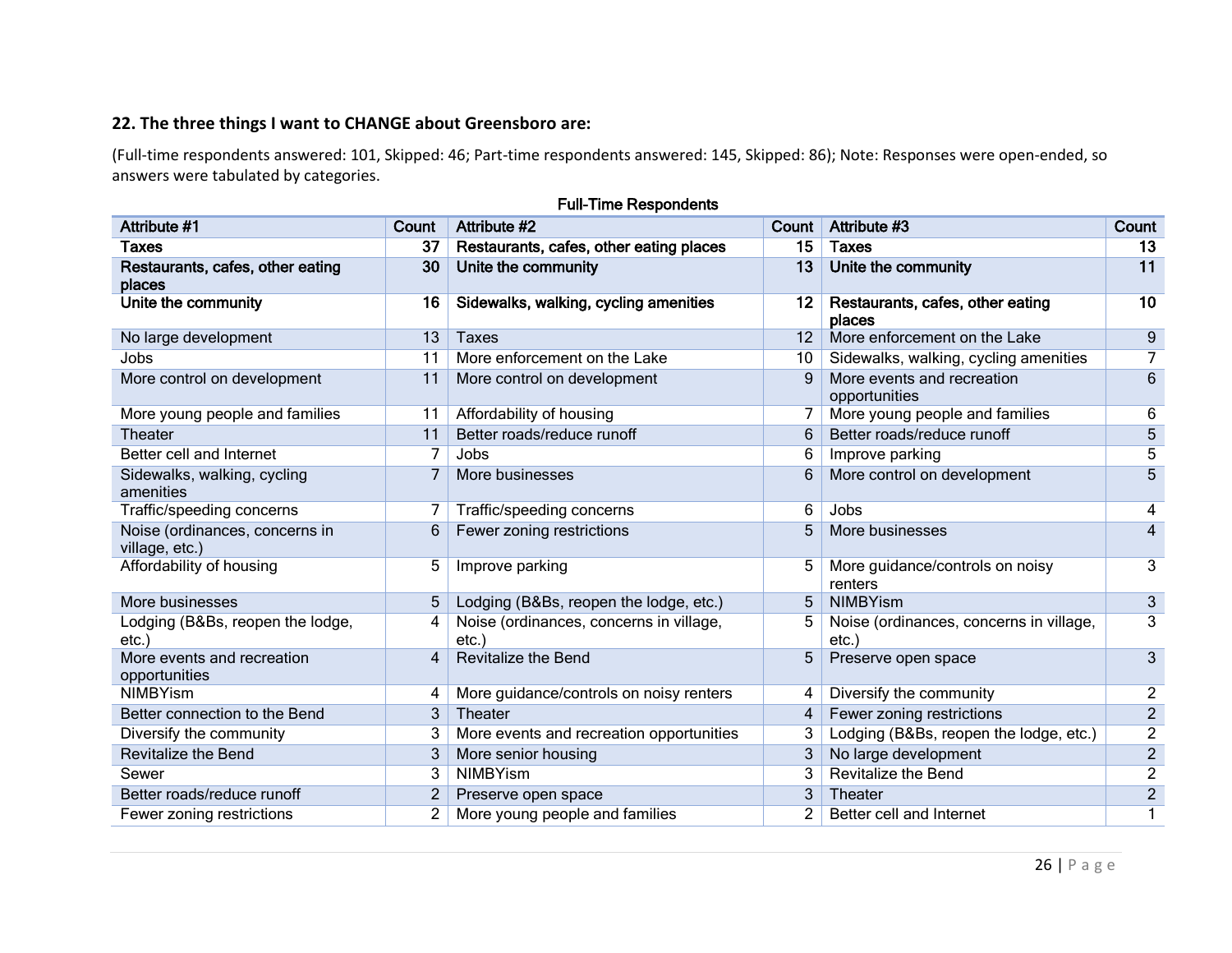| More enforcement on the Lake               | 2 <sup>1</sup> | No large development          |  | More senior housing |  |
|--------------------------------------------|----------------|-------------------------------|--|---------------------|--|
| More senior housing                        |                | Better cell and Internet      |  |                     |  |
| Support existing businesses and<br>farms   |                | Better connection to the Bend |  |                     |  |
| Improve parking                            |                | More services in town         |  |                     |  |
| More guidance/controls on noisy<br>renters |                | Sewer                         |  |                     |  |
| More services in town                      |                |                               |  |                     |  |
| Street lights in village                   |                |                               |  |                     |  |

Notes about categories:

"Unite the community" was expressed in numerous ways, among both respondent groups. Some noted the division between full and part-time residents. "More ways to discuss issues between full-time and part-time residents," wrote one respondent. Others felt excluded or under-represented in the decision-making process. "Voting rights for property owners." Others noted the division between the two villages, Greensboro and Greensboro Bend.

"More enforcement on the lake" included desires to see more restrictions on motor boats, speed limits, and littering on the beach," and "limit clear-cutting", while "more controls on development" included desires to limit size, type, and scale of development in the lakeshore area.

"Restaurants" were most likely to specify smaller-sized ventures, such as cafes, or "light fare" places to "socialize" and gather.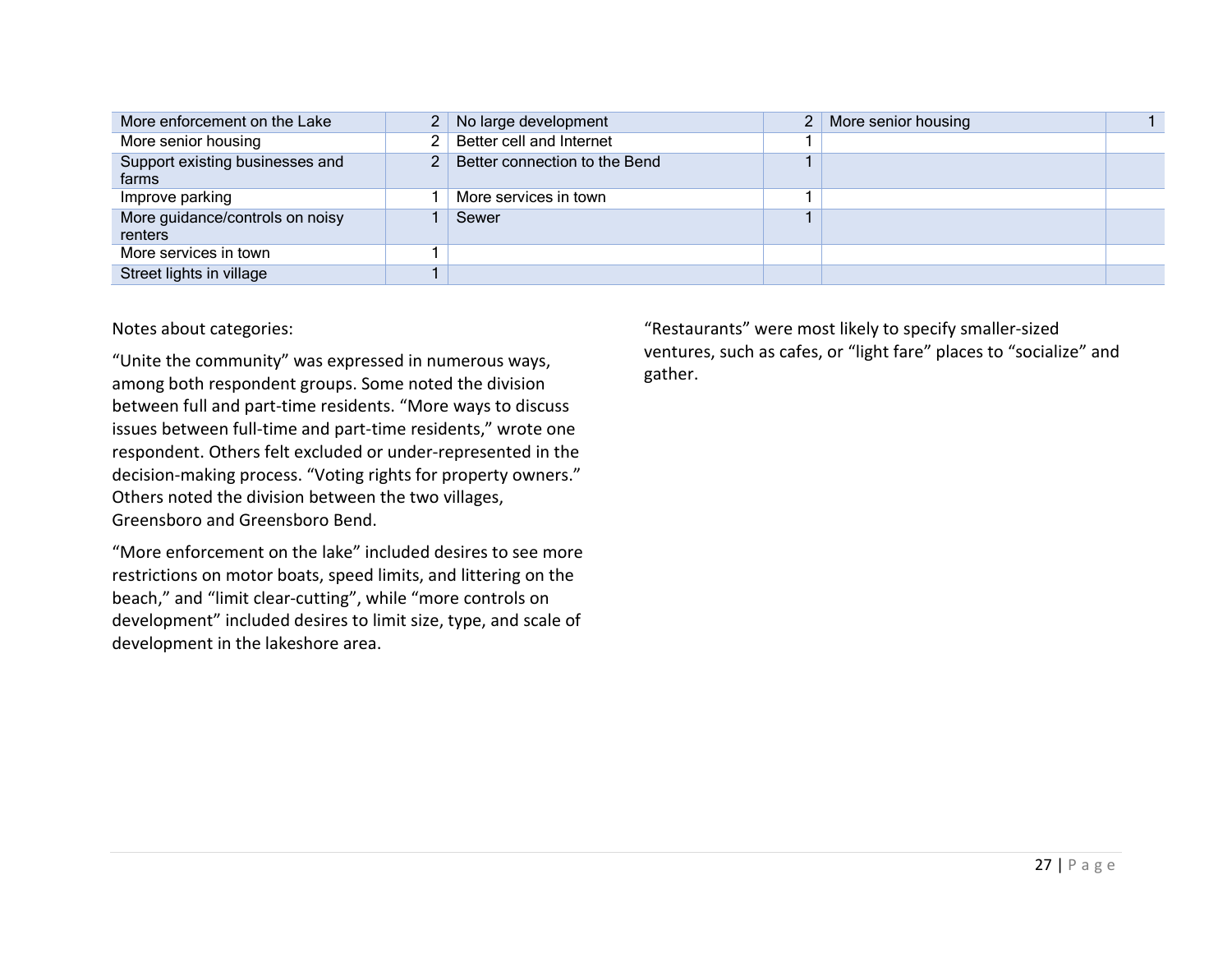| Attribute #1                                 | Count          | Attribute #2                                 | Count          | Attribute #3                                | Count          |
|----------------------------------------------|----------------|----------------------------------------------|----------------|---------------------------------------------|----------------|
| Taxes                                        | 30             | <b>Taxes</b>                                 | 10             | More enforcement on the Lake                | 9              |
| Restaurants, cafes, other eating<br>places   | 21             | More enforcement on the Lake                 | 9              | <b>Taxes</b>                                | 9              |
| No large development                         | 10             | Sidewalks, walking, cycling<br>amenities     | 9              | Restaurants, cafes, other eating places     | 6              |
| <b>Theater</b>                               | 9              | More control on development                  | 7              | Unite the community                         | 6              |
| Jobs                                         | 6              | Restaurants, cafes, other eating<br>places   | 7              | Sidewalks, walking, cycling amenities       | 5              |
| More control on development                  | 6              | <b>Noise</b>                                 | 5              | Street lights in village                    | $\overline{5}$ |
| Better cell and Internet                     | 4              | Unite the community                          | 5              | Jobs                                        | 3              |
| Lodging (B&Bs, reopen the lodge,<br>$etc.$ ) | $\overline{4}$ | Fewer zoning restrictions                    | $\overline{4}$ | More control on development                 | $\overline{3}$ |
| More young people and families               | 4              | Lodging (B&Bs, reopen the lodge,<br>$etc.$ ) | 4              | More guidance/controls on noisy<br>renters  | 3              |
| Sidewalks, walking, cycling<br>amenities     | $\overline{4}$ | More businesses                              | 3              | Better roads/reduce runoff                  | $\overline{2}$ |
| Diversify the community                      | 3              | More guidance/controls on noisy<br>renters   | 3              | More businesses                             | $\overline{2}$ |
| More events and recreation<br>opportunities  | 3              | Affordability of housing                     | $\overline{2}$ | More events and recreation<br>opportunities | $\overline{2}$ |
| Traffic/speeding concerns                    | 3              | Better roads/reduce runoff                   |                | More young people and families              | $\overline{2}$ |
| Unite the community                          | 3              | Jobs                                         | $\overline{2}$ | <b>NIMBYism</b>                             | $\overline{c}$ |
| Noise                                        | 2              | More events and recreation<br>opportunities  | 2              | No large development                        | $\overline{2}$ |
| Affordability of housing                     | $\mathbf{1}$   | More senior housing                          | $\overline{2}$ | Noise                                       | $\overline{2}$ |
| Better roads/reduce runoff                   | 1              | No large development                         | 2              | Preserve open space                         | $\overline{c}$ |
| Fewer zoning restrictions                    | $\mathbf{1}$   | Theater                                      | $\overline{2}$ | Diversify the community                     | $\mathbf{1}$   |
| More businesses                              | 1              | Traffic/speeding concerns                    | $\overline{2}$ | Improve parking                             | 1              |
| More enforcement on the Lake                 |                | Better cell and Internet                     | 1              | Lodging (B&Bs, reopen the lodge, etc.)      | $\mathbf{1}$   |
| More guidance/controls on noisy<br>renters   |                | Better connection to the Bend                | 1              | More senior housing                         | 1              |
| More services in town                        |                | More young people and families               | 1              | Theater                                     | $\mathbf{1}$   |
| <b>NIMBYism</b>                              |                | <b>NIMBYism</b>                              | 1              |                                             |                |
| Preserve open space                          |                | Sewer                                        | 1              |                                             |                |
| <b>Revitalize the Bend</b>                   |                |                                              |                |                                             |                |
| Sewer                                        | $\mathbf{1}$   |                                              |                |                                             |                |

#### Part-Time Respondents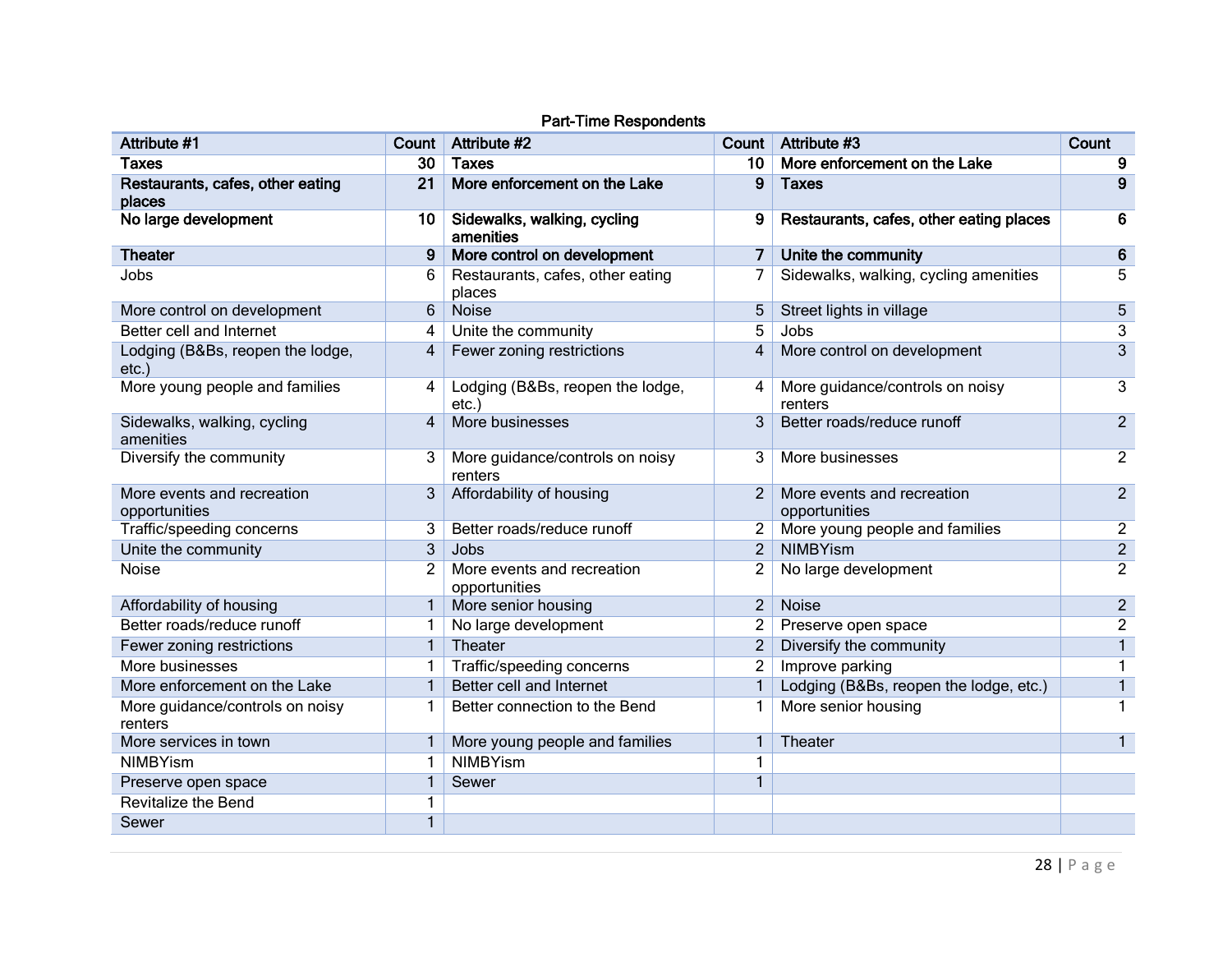## **23. What do you think are the top FIVE priorities for the Greensboro Planning Commission?**

(Full-time respondents answered: 118, Skipped: 29; Part-time respondents answered: 180, Skipped: 51)

| <b>Full-Time</b>                                                | %     | <b>Count</b> | <b>Part-Time</b>                                         | %     | Count |
|-----------------------------------------------------------------|-------|--------------|----------------------------------------------------------|-------|-------|
| Protecting the rural character of Greensboro                    | 69.5% | 82           | <b>Protecting Greensboro's natural</b><br>resources      | 88.3% | 159   |
| <b>Protecting Greensboro's natural resources</b>                | 64.4% | 76           | Protecting the rural character of<br>Greensboro          | 86.7% | 156   |
| Maintaining the school                                          | 49.2% | 58           | Preserving the character of Greensboro<br><b>Village</b> | 78.3% | 141   |
| Preserving the character of Greensboro<br>Village               | 48.3% | 57           | Maintaining the school                                   | 40.0% | 72    |
| Attracting more families with children                          | 47.5% | 56           | Developing a network of recreation trails                | 34.4% | 62    |
| Making housing more affordable                                  | 30.5% | 36           | Attracting more families with children                   | 30.6% | 55    |
| Attracting new businesses to Greensboro                         | 29.7% | 35           | Making housing more affordable                           | 23.3% | 42    |
| Developing a network of recreation trails                       | 25.4% | 30           | Attracting new businesses to Greensboro                  | 19.4% | 35    |
| Improving town services                                         | 22.0% | 26           | Improving town services                                  | 12.8% | 23    |
| Creating more housing opportunities for<br>seniors              | 22.0% | 26           | Preserving the character of Greensboro<br>Bend           | 12.2% | 22    |
| Expanding housing opportunities in<br>Greensboro Bend           | 21.2% | 25           | Creating more housing opportunities for<br>seniors       | 10.6% | 19    |
| Preserving the character of Greensboro Bend                     | 19.5% | 23           | Expanding housing opportunities in<br>Greensboro Village | 7.8%  | 14    |
| Expanding housing opportunities in<br><b>Greensboro Village</b> | 16.1% | 19           | Expanding housing opportunities in<br>Greensboro Bend    | 5.0%  | 9     |
| Improving public transportation                                 | 9.3%  | 11           | Improving public transportation                          | 2.8%  | 5     |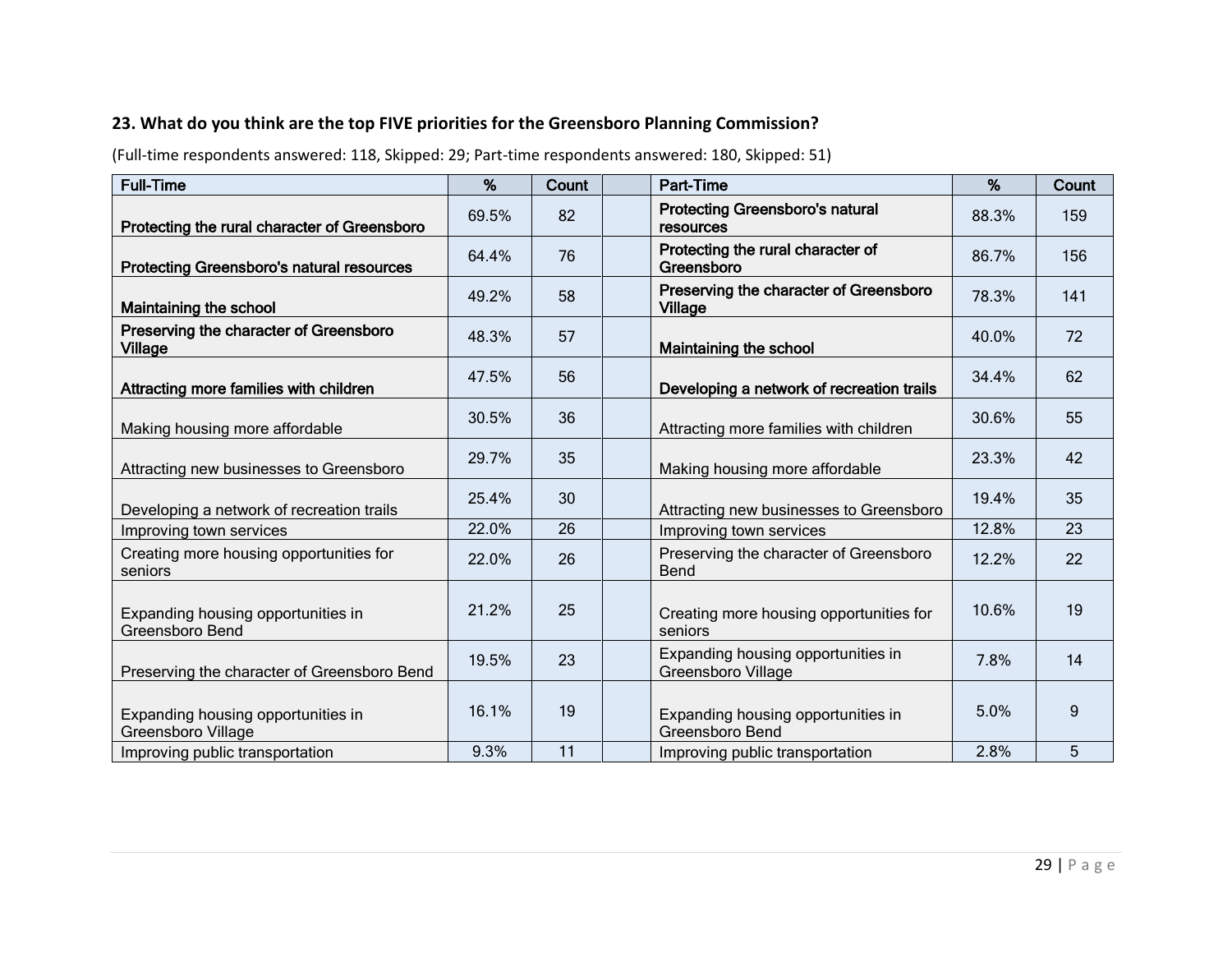#### **24. What defines Greensboro's rural character? On a scale of 1 to 5 rate each of the following aspects, with 1 being the LEAST defining and 5 being the MOST defining.**

|                                                                                                   | Full-<br>Time<br>Average |                                                                                                   | Part-<br>Time<br>Average |
|---------------------------------------------------------------------------------------------------|--------------------------|---------------------------------------------------------------------------------------------------|--------------------------|
| <b>Attribute</b>                                                                                  | Rating                   | Attribute                                                                                         | Rating                   |
| <b>Scenic Vistas</b>                                                                              | 4.59                     | Peace and tranquility                                                                             | 4.67                     |
| Peace and tranguility                                                                             | 4.5                      | <b>Scenic Vistas</b>                                                                              | 4.62                     |
| Sense of community                                                                                | 4.26                     | Limited noise                                                                                     | 4.41                     |
| Working farms                                                                                     | 4.23                     | Working farms                                                                                     | 4.34                     |
| Access to passive (e.g. non-<br>motorized) recreation (e.g. hunting,<br>hiking, x-country skiing) | 4.18                     | Access to passive (e.g. non-<br>motorized) recreation (e.g. hunting,<br>hiking, x-country skiing) | 4.3                      |
| Abundance of wildlife                                                                             | 4.09                     | Limited traffic                                                                                   | 4.14                     |
| Limited traffic                                                                                   | 3.88                     | Sense of community                                                                                | 4.12                     |
| Dirt roads                                                                                        | 3.86                     | Dirt roads                                                                                        | 4.06                     |
| Limited noise                                                                                     | 3.78                     | Abundance of wildlife                                                                             | 4.02                     |
| Freedom to do with my land as I see<br>fit                                                        | 3.29                     | Dark skies                                                                                        | 3.53                     |
| Dark skies                                                                                        | 3.25                     | Freedom to do with my land as I see<br>fit                                                        | 2.52                     |

(Full-time respondents answered: 118, Skipped: 29; Part-time respondents answered: 185, Skipped: 46)

Three respondents, one full-time and two part-time, identified the water quality of Caspian Lake as defining Greensboro's rural character. Other respondents offered broader perspectives on balancing the need to preserve rural character with the vitality of the community. "I consider working farms a part of rural character, but they more often than not come with noise - a lot of it," wrote one respondent. "Rural recreation often includes snow machines.

It's a part of the character of this part of the state, and a way that many of our neighbors recreate. Comes with noise. Do I love it? No. But I find a way to communicate my boundaries with my neighbors in a respectful way. Rural character is about respect and communication, not about utopia." "We need a balance of views, rural, and economic opportunities. I don't want to live in a beautiful, but dead, town," wrote another.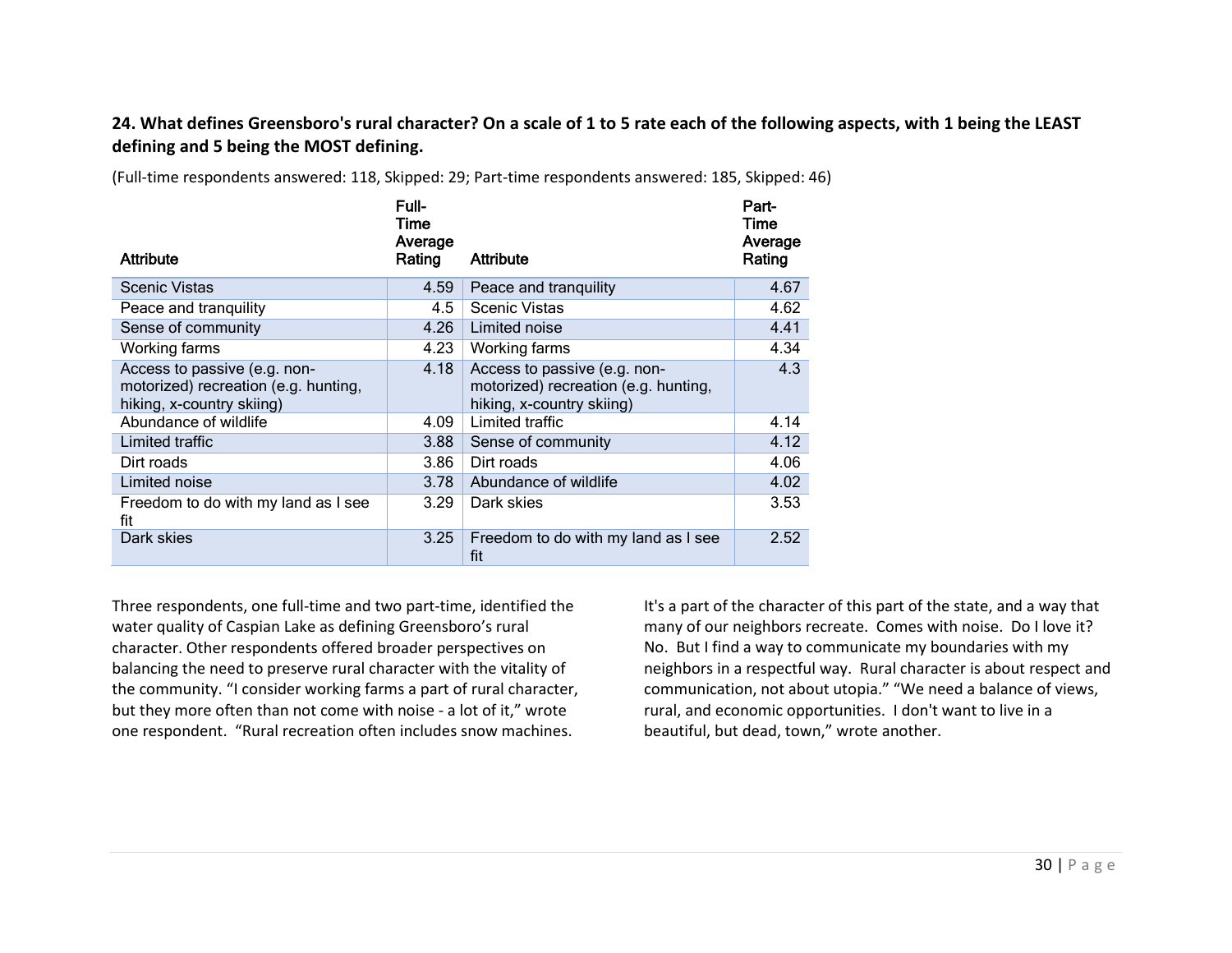## **25. What aspects of Greensboro's natural resources should be a planning priority? (Please rank each one on a scale of 1 to 5, with1 being the lowest priority and 5 being the highest.)**

| Attribute                                                                                                         | Full-<br>time<br>Average<br>Rating | Attribute                                                                                                         | Part-<br>time<br>Average<br>Rating |
|-------------------------------------------------------------------------------------------------------------------|------------------------------------|-------------------------------------------------------------------------------------------------------------------|------------------------------------|
| Protecting water quality in and around our<br>lakes                                                               | 4.79                               | Protecting water quality in and around<br>our lakes                                                               | 4.92                               |
| Protecting water quality in and around our<br>streams                                                             | 4.67                               | Protecting water quality in and around<br>our streams                                                             | 4.78                               |
| Keeping working lands open and viable                                                                             | 4.42                               | Keeping working lands open and viable                                                                             | 4.33                               |
| Protecting important wildlife and travel<br>corridors                                                             | 4.12                               | Identifying environmentally sensitive<br>lands for conservation                                                   | 4.1                                |
| Protecting natural communities (rare plants<br>and species)                                                       | 3.88                               | Protecting important wildlife and travel<br>corridors                                                             | 4.1                                |
| Identifying environmentally sensitive lands<br>for conservation                                                   | 3.83                               | Protecting natural communities (rare<br>plants and species)                                                       | 3.89                               |
| Making the town more flood resilient (e.g.<br>preventing fluvial erosion, protecting<br>floodplains and wetlands) | 3.74                               | Making the town more flood resilient<br>(e.g. preventing fluvial erosion,<br>protecting floodplains and wetlands) | 3.64                               |

(Full-time respondents answered: 115, Skipped: 32; Part-time respondents answered: 184, Skipped: 47)

Other natural resources planning priorities included slowing/stopping the spread of invasives (2), preventing stormwater/nutrient runoff, and promoting intelligent logging practices.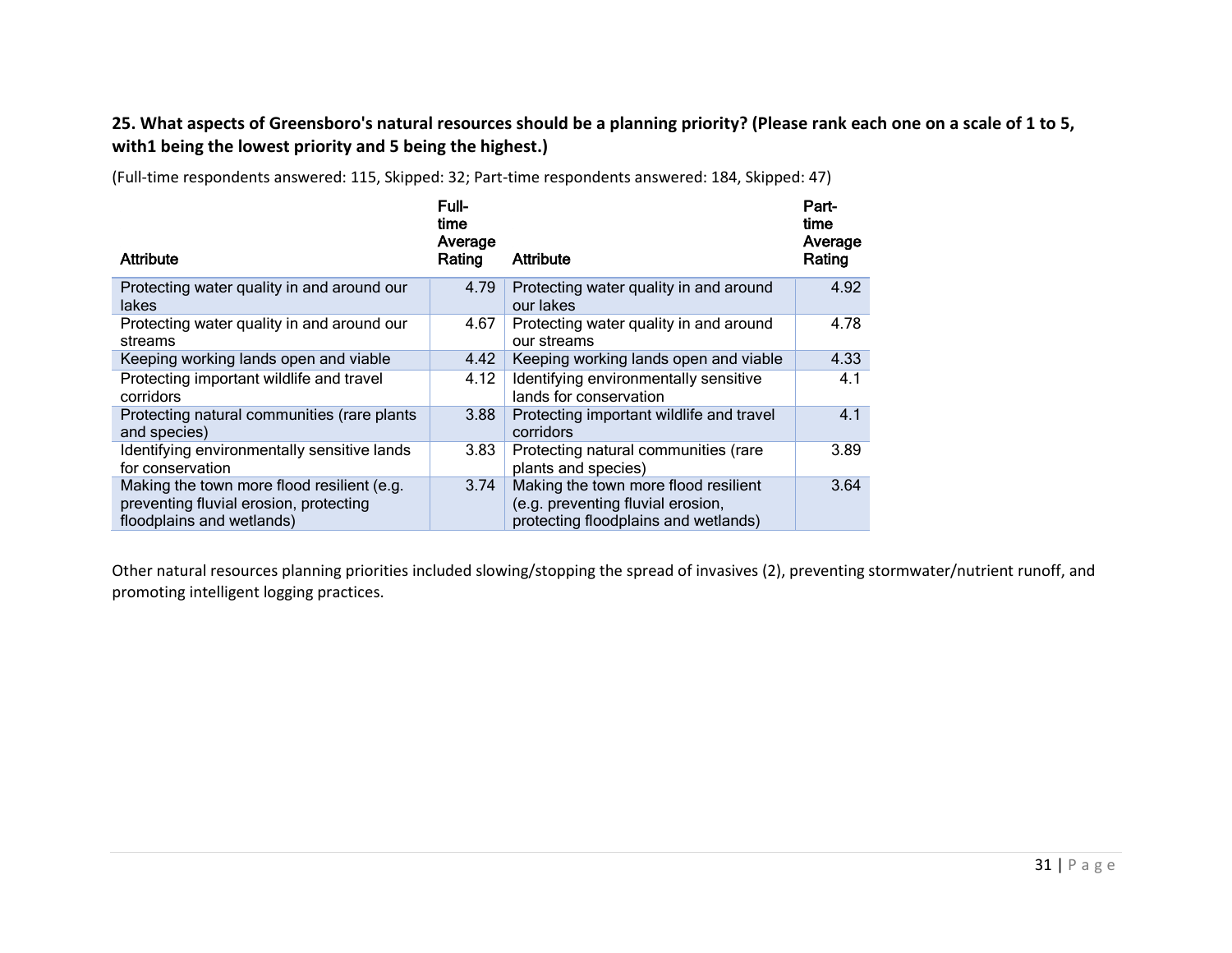#### **26. The top THREE scenic spots in Greensboro are:**

(Responded: 261, Skipped 120) Note: There was very little difference between full- and part-time respondents, so answers are not broken out. Responses were open-ended and grouped by category. Many respondents indicated that their own property was the most scenic spot in town! Nevertheless, Barr Hill, general views of Caspian Lake, and various views from the Mountain View Country Club were most cited.

|                                                   | <b>Total times cited</b> |
|---------------------------------------------------|--------------------------|
| Barr Hill                                         | 215                      |
| <b>Caspian Lake</b>                               | 120                      |
| <b>Views from the MVCC</b>                        | 44                       |
| Long Pond                                         | 23                       |
| Various views from<br>Greensboro Village          | 23                       |
| Various views from North<br>shore/Lakeshore Roads | 20                       |
| <b>Campbell's Corner</b>                          | 18                       |
| Caspian Beach                                     | 15                       |
| Gebbie Farm                                       | 14                       |
| Highland Lodge                                    | 14                       |
| Views along Breezy Ave                            | 12                       |
| <b>Center Road</b>                                | 10                       |
| Cook Hill                                         | 9                        |
| Jaffin Flats                                      | 8                        |
| Young Farm                                        |                          |
| Perron Farm                                       |                          |

#### **27. Regarding energy, which of the following statements do you agree with?**

(Full-time respondents answered: 116, Skipped: 31; Part-time respondents answered: 179, Skipped: 52)

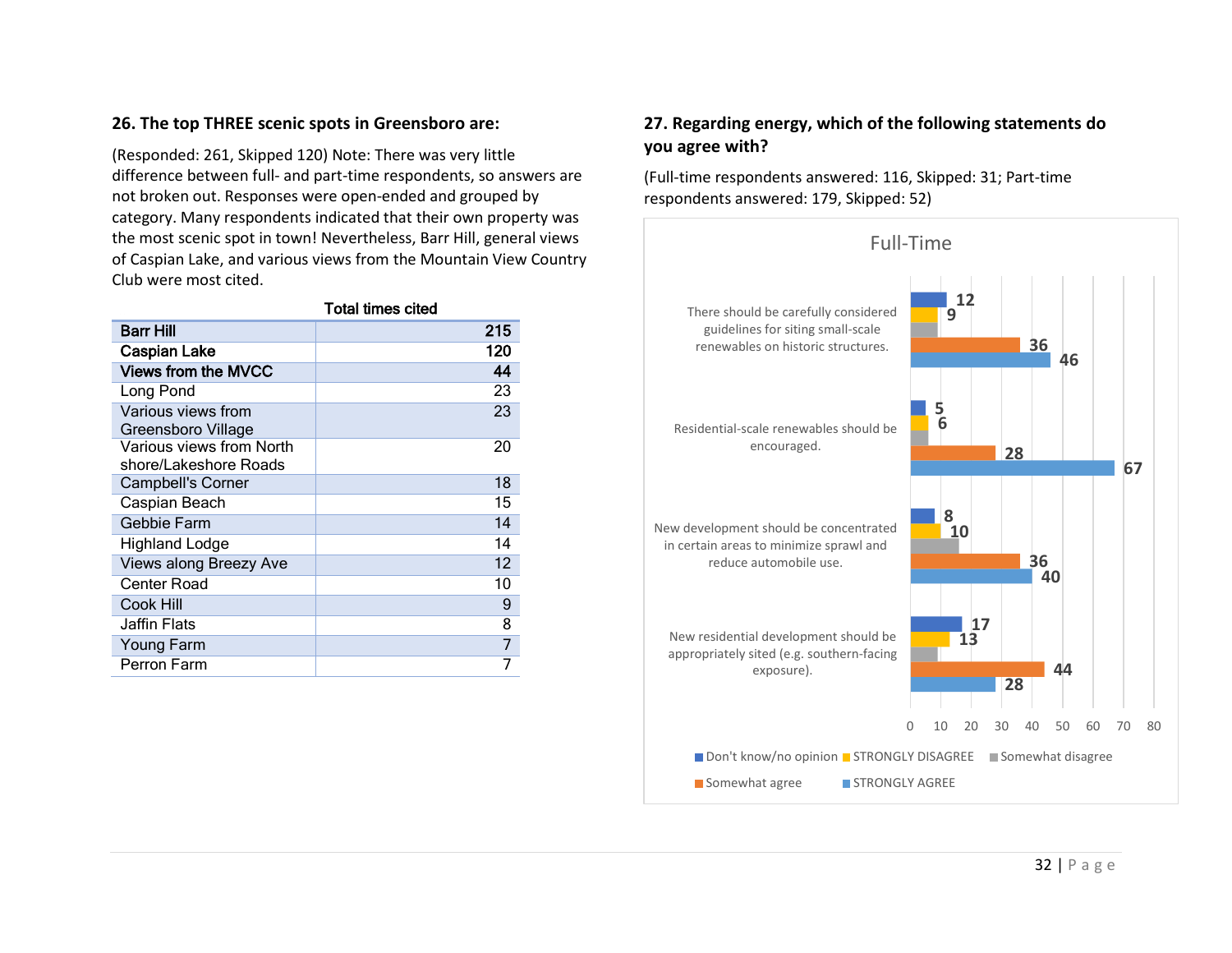

**28. Recent legislation and court decisions make it possible for towns to provide specific guidance on certain types of renewable energy installations. Are there certain specifications for ground-mounted solar installations that you would like the Greensboro Planning Commission to consider?**

(Full-time respondents answered: 92, Skipped: 55; Part-time respondents answered: 179, Skipped: 52)

Notes: The smallest development selected was determined to be considered the respondent's preferred threshold for siting guidance.

A number of respondents indicated that they did not fully understand the question in open-ended comment. Finally, a large number from BOTH respondent groups skipped this question and Question 29, suggesting that more dialog may be necessary.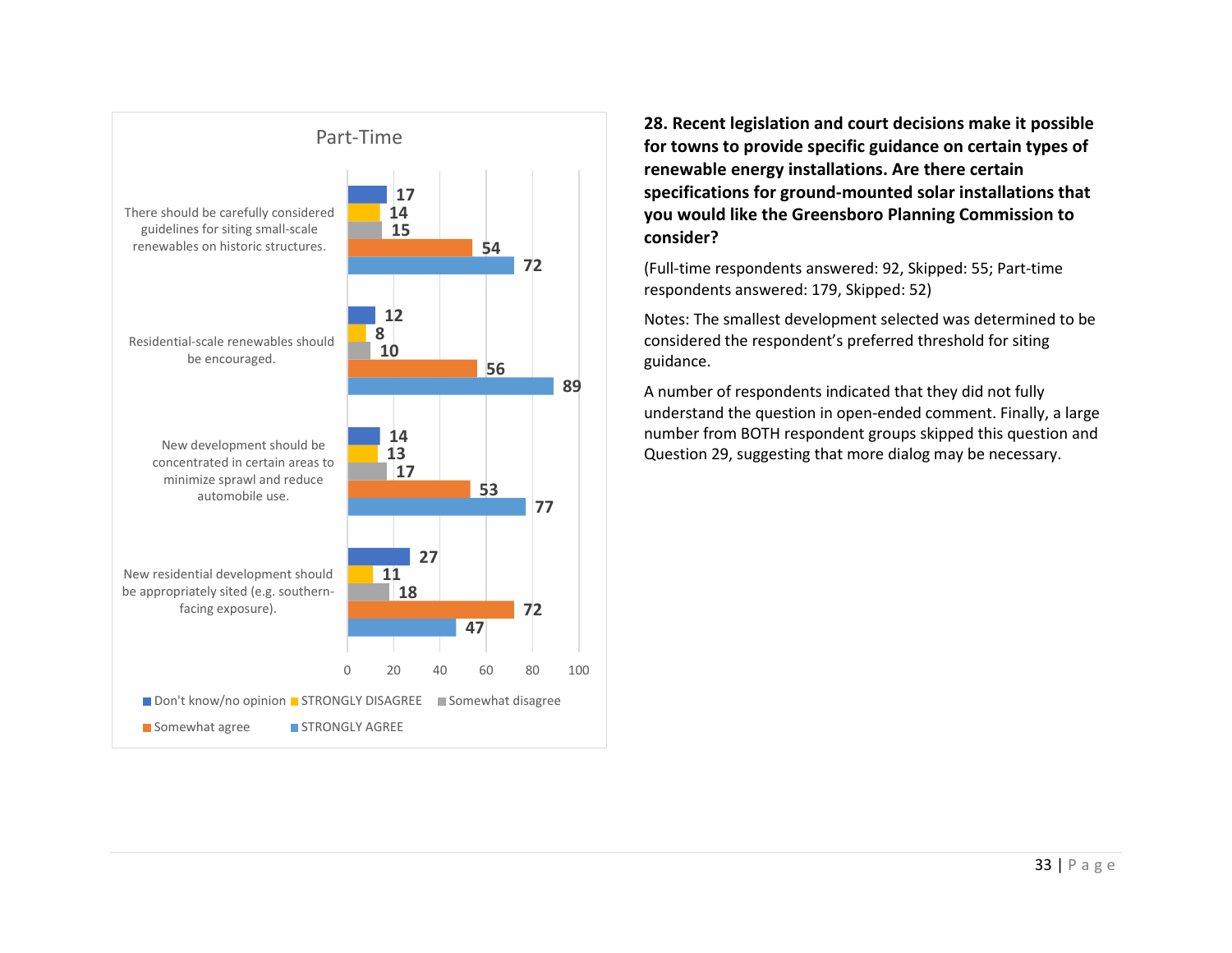